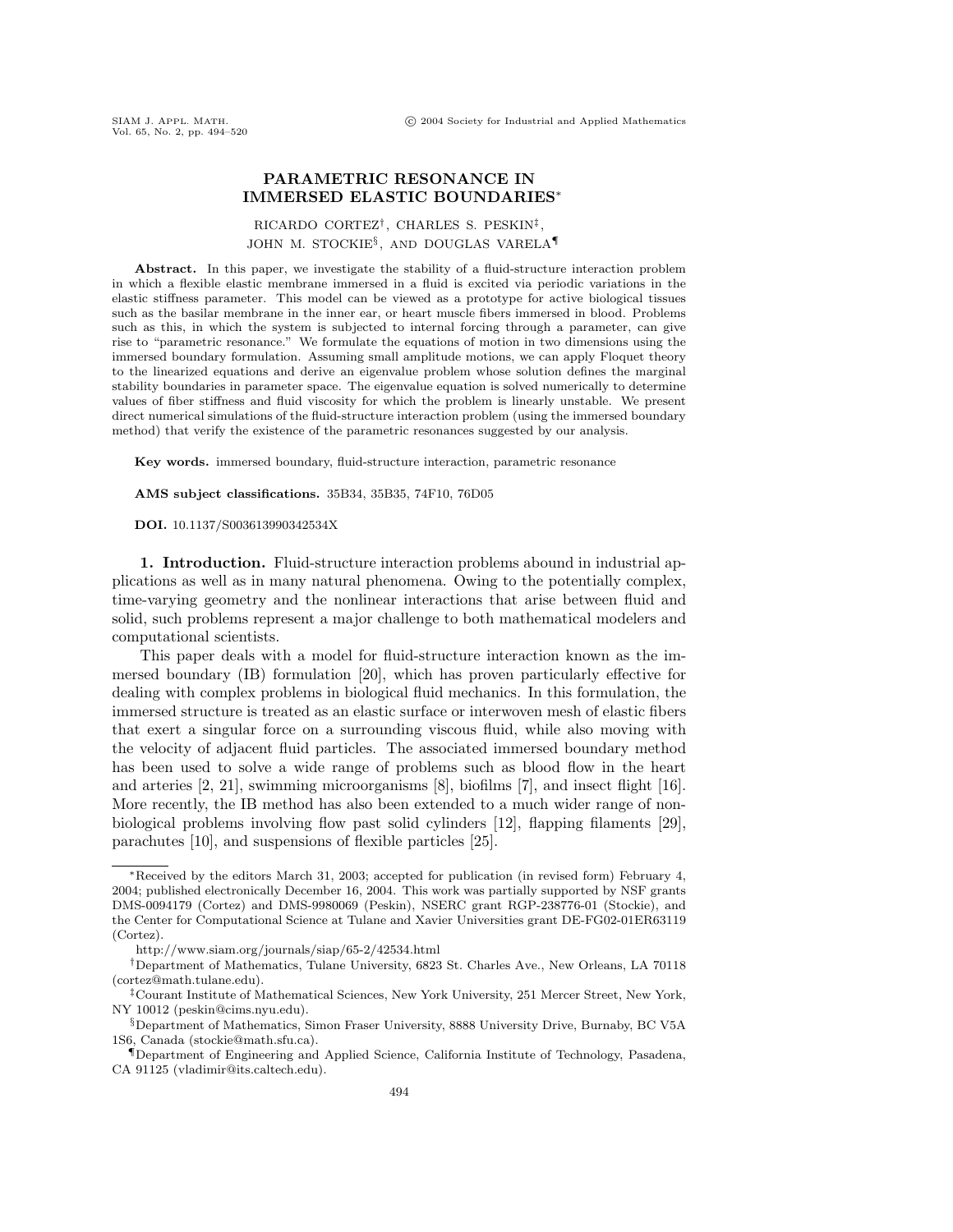While a significant body of literature has developed around numerical simulations using the IB method (as well as related methods such as the blob projection method [4]), comparatively little work has been done on analyzing the stability behavior of solutions to the underlying equations of motion. Beyer and LeVeque [3] were the first to perform an analysis of the IB formulation in one spatial dimension. Stockie and Wetton [26] investigated the linear stability of a flat fiber in two dimensions which is subjected to a small sinusoidal perturbation, and presented asymptotic results on the frequency and rate of decay for the resulting oscillations. Cortez and Varela [5] performed a nonlinear analysis for a perturbed circular elastic membrane immersed in an inviscid fluid.

In all of this previous work, the immersed boundary was assumed to be passive, moving along with the flow and generating forces only in response to elastic deformation. However, there are many problems in which the immersed boundary is an active material, generating time-dependent forces to drive its motion. Examples include beating heart muscle fibers and flagellated cells, both of which apply periodic forces to direct their motion and that of the surrounding fluid.

It is then natural to ask whether periodic forcing at various frequencies will give rise to resonance. In the case of immersed boundaries, the applied force is internal, in the sense that the system is forced through a periodic variation in a system parameter (namely, the elastic properties of the solid material) rather than through an external body force. In contrast to externally forced systems, these internally or parametrically forced systems are known to exhibit parametric resonance, in which the response for linear systems (i.e., assuming small amplitude motions) can become unbounded even in the presence of viscous damping. Once nonlinearities are taken into account, however, the response remains bounded, but the system can still exhibit large-amplitude motion when forced at certain resonant frequencies. Analyses of parametric resonance have appeared for various fluid flows involving surface or interfacial waves wherein the system is forced through gravitational modulation [11, 14, 17] or time-dependent heating [15]. However, to our knowledge there has been no analysis performed on fluid-structure problems that captures the two-way interaction between a fluid and an immersed, flexible structure. In a recent study by Wang [28], an analysis is performed of flutter and buckling instabilities in a paper making headbox, in which a long, flexible vane is driven to vibrate under the influence of periodic forcing from turbulent fluid jets. However, the author assumes a given fluid velocity and that the solid structure has no influence on the fluid motion.

In this paper, we perform an analysis of parametric resonance in a two-dimensional, circular, elastic membrane immersed in Navier–Stokes flow, which is driven by a timeperiodic variation in its elastic stiffness parameter. The elastic membrane is under tension due to the incompressible fluid it encloses, and the changes in the elastic stiffness parameter are equivalent to changes in the tension of the membrane that mimic the contraction of biological fibers. The novelty of this work is that it includes the full, two-way interaction between the fluid and the membrane. In sections 2 and 3, we present the linearized equations of motion for the IB formulation and reduce them to a suitable nondimensional form. In sections 4, 5, and 6, we perform a Floquet analysis of the problem and derive a system of equations that relate the amplitude, frequency, and wavenumber of the internal forcing to the physical parameters in the problem. The natural modes for the unforced system are derived in section 7 and compared to the asymptotic expressions for the natural modes in a flat fiber that were derived in [26]. We also compare the natural modes to those observed in computations using the blob projection method, an alternate method for solving the IB problem that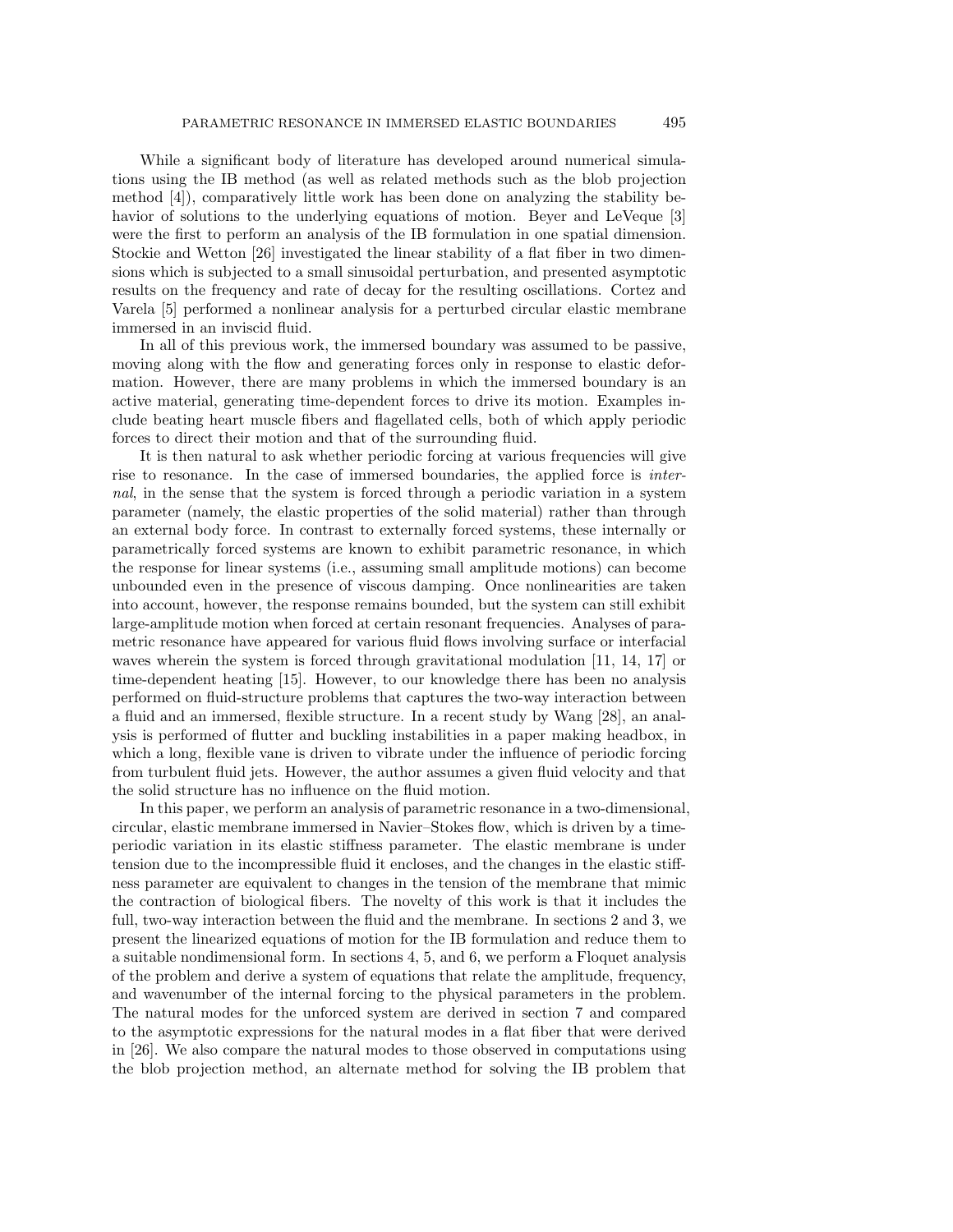affords higher spatial accuracy. In section 8 we consider the periodically forced problem and determine the conditions under which parametric resonance can occur. The results are verified using numerical simulations with the IB method.

**2. Problem definition.** Consider an elastic fiber immersed in a two-dimensional, viscous, incompressible fluid of infinite extent. The fiber is a closed loop with resting length of zero, so that in the absence of fluid the fiber would shrink to a point. However, because an incompressible fluid occupies the region inside the fiber, the equilibrium state is a circle of constant radius  $R$ , in which the pressure drop across the fiber is balanced by the tension force. Our aim is to investigate a parametric excitation of the fiber, in which the elastic stiffness is varied periodically in time.

The equations of motion for the fluid and immersed boundary can be written in terms of the vorticity  $\xi(\mathbf{x},t)$  and stream function  $\psi(\mathbf{x},t)$  as [19, p. 1]:

- (2.1a)  $\rho(\xi_t + \mathbf{u} \cdot \nabla \xi) = \mu \nabla^2 \xi + \hat{\mathbf{z}} \cdot \nabla \times \mathbf{f},$
- (2.1b)  $\mathbf{u} = -\hat{\mathbf{z}} \times \nabla \psi$ ,
- (2.1c)  $-\nabla^2 \psi = \xi$ ,

(2.1d) 
$$
\boldsymbol{f}(\boldsymbol{x},t) = \int_0^{2\pi} (K\boldsymbol{X}_s)_s \delta(\boldsymbol{x}-\boldsymbol{X}) ds,
$$

$$
(\text{2.1e}) \t\t \t\t \t\t \t\t \t\t \t\t \mathbf{X}_t = \mathbf{u}(\mathbf{X},t),
$$

where  $\mathbf{x} = (x, y)$  and  $\hat{\mathbf{z}} = (0, 0, 1)$ . The fluid velocity  $\mathbf{u}(\mathbf{x}, t)$  and fiber force  $\mathbf{f}(\mathbf{x}, t)$  are functions of position and time, whereas the fiber position  $\mathbf{X}(s,t)=(X^r(s,t), X^{\theta}(s,t))$ is a function of time and the Lagrangian fiber parameter  $0 \leq s \leq 2\pi$  (which is the same as the angle  $\theta$  when the fiber's reference state is a circle). We assume in this paper that the stiffness is a periodic function of time,

(2.2) 
$$
K = K(s,t) = K_c(1 + 2\tau \sin \omega_o t),
$$

which has no dependence on the spatial variable s.

We point out that s is a Lagrangian parameter and is not necessarily proportional to arclength since the fiber is allowed to stretch and shrink tangentially. The force density  $(KX<sub>s</sub>)<sub>s</sub>$  thus includes components normal and tangential to the fiber. If we identify the tension  $T(s) = K||\boldsymbol{X}_s||$  and the unit tangent vector  $\hat{\tau}(s) = \boldsymbol{X}_s/||\boldsymbol{X}_s||$ , we may write the force density term as

$$
(K\mathbf{X}_s)_s = (T(s)\hat{\tau}(s))_s = T_s(s)\hat{\tau}(s) + T(s)\hat{\tau}_s(s),
$$

which shows explicitly that the force resolves itself into normal and tangential components. We also remark that spatial dependence in K can be easily incorporated into our analysis provided that the spatial variations are small (that is, on the order of the parameter  $\epsilon$  introduced in the following section).

Our motivation comes from active muscle fibers that may contract and relax to generate fluid motion. For this reason we will focus on nonnegative values of the stiffness and we will be concerned mostly with the range  $0 \le \tau \le \frac{1}{2}$  in (2.2). However, our analysis does not require this restriction and the results apply to values of  $\tau > 1/2$ as well. This is important because there are instances in which a negative stiffness plays an important role as is the case of hair bundles in the bullfrog inner ear [9].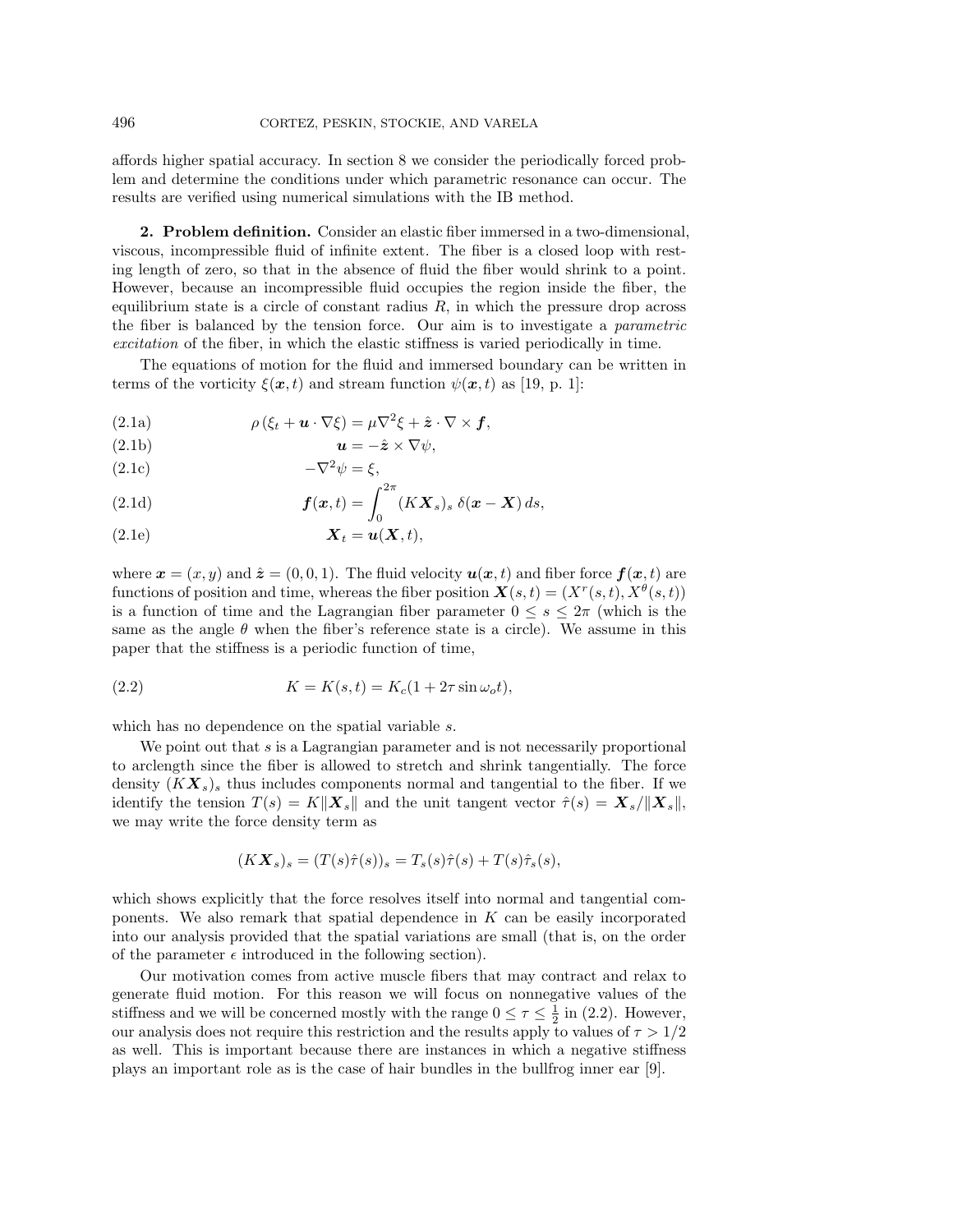**3. Nondimensionalization.** We first simplify the problem by scaling the variables and forming dimensionless groups. For now, variables with a tilde will be dimensionless. Let

$$
\mathbf{x} = R \tilde{\mathbf{x}},
$$
  
\n
$$
\mathbf{u} = U \tilde{\mathbf{u}} \qquad (U \text{ will be determined later}),
$$
  
\n
$$
t = R/U \tilde{t},
$$
  
\n
$$
K = K_c \tilde{K},
$$

which imply that

$$
\mathbf{f}(\mathbf{x},t) = \frac{K_c}{R} \tilde{\mathbf{f}}(\tilde{\mathbf{x}},\tilde{t}) = \int_0^{2\pi} (\tilde{K}\tilde{\mathbf{X}}_s)_s \delta(\tilde{\mathbf{x}} - \tilde{\mathbf{X}}) ds,
$$
  

$$
\xi = \frac{U}{R} \tilde{\xi},
$$
  

$$
\psi = UR \tilde{\psi}.
$$

With these scalings the vorticity equation becomes

$$
\tilde{\xi}_{\tilde{t}} + \tilde{\boldsymbol{u}} \cdot \tilde{\nabla} \tilde{\xi} = \left(\frac{\mu}{\rho U R}\right) \tilde{\nabla}^2 \tilde{\xi} + \left(\frac{K_c}{\rho U^2}\right) (\hat{\boldsymbol{z}} \cdot \tilde{\nabla} \times \tilde{\boldsymbol{f}}).
$$

In view of this and  $(2.2)$ , we now define

(3.1) 
$$
U = R\omega_o, \qquad \nu = \frac{\mu}{\rho UR} = \frac{\mu}{\rho R^2 \omega_o}, \qquad \kappa = \frac{K_c}{\rho U^2} = \frac{K_c}{\rho R^2 \omega_o^2},
$$

so that the unperturbed fiber configuration is the unit circle  $(X = \hat{r}(s))$  and we can write the dimensionless equations (omitting the tildes) as

(3.2a) 
$$
\xi_t + \mathbf{u} \cdot \nabla \xi = \nu \nabla^2 \xi + \kappa (\hat{\mathbf{z}} \cdot \nabla \times \mathbf{f}),
$$

(3.2b) 
$$
\mathbf{u} = -\hat{\mathbf{z}} \times \nabla \psi,
$$

$$
(3.2c)\qquad \qquad -\nabla^2 \psi = \xi,
$$

(3.2d) 
$$
\boldsymbol{f}(\boldsymbol{x},t) = \int_0^{2\pi} (K\boldsymbol{X}_s)_s \ \delta(\boldsymbol{x}-\boldsymbol{X}) \, ds,
$$

$$
(\text{3.2e}) \t\t \t\t X_t = \boldsymbol{u}(\boldsymbol{X},t),
$$

with

$$
(3.3a) \t\t K = (1 + 2\tau \sin t),
$$

(3.3b) 
$$
\mathbf{X} = \hat{\mathbf{r}}(s) + \epsilon \mathbf{X}_1^{(1)}(s,t) + \cdots.
$$

Our aim is now to solve  $(3.2a)$ – $(3.2e)$  with the only two remaining parameters,  $\nu$  and  $\kappa$ , defined in (3.1). We point out that  $\nu$  is the reciprocal of the Reynolds number and  $\kappa$  is the square of the natural frequency divided by the driving frequency.

**4. Small-amplitude approximation.** For the linear analysis, assume the fiber force can be written as

$$
\boldsymbol{f} = \boldsymbol{f}^{(0)}(\boldsymbol{x},t) + \epsilon \boldsymbol{f}^{(1)}(\boldsymbol{x},t) + \cdots,
$$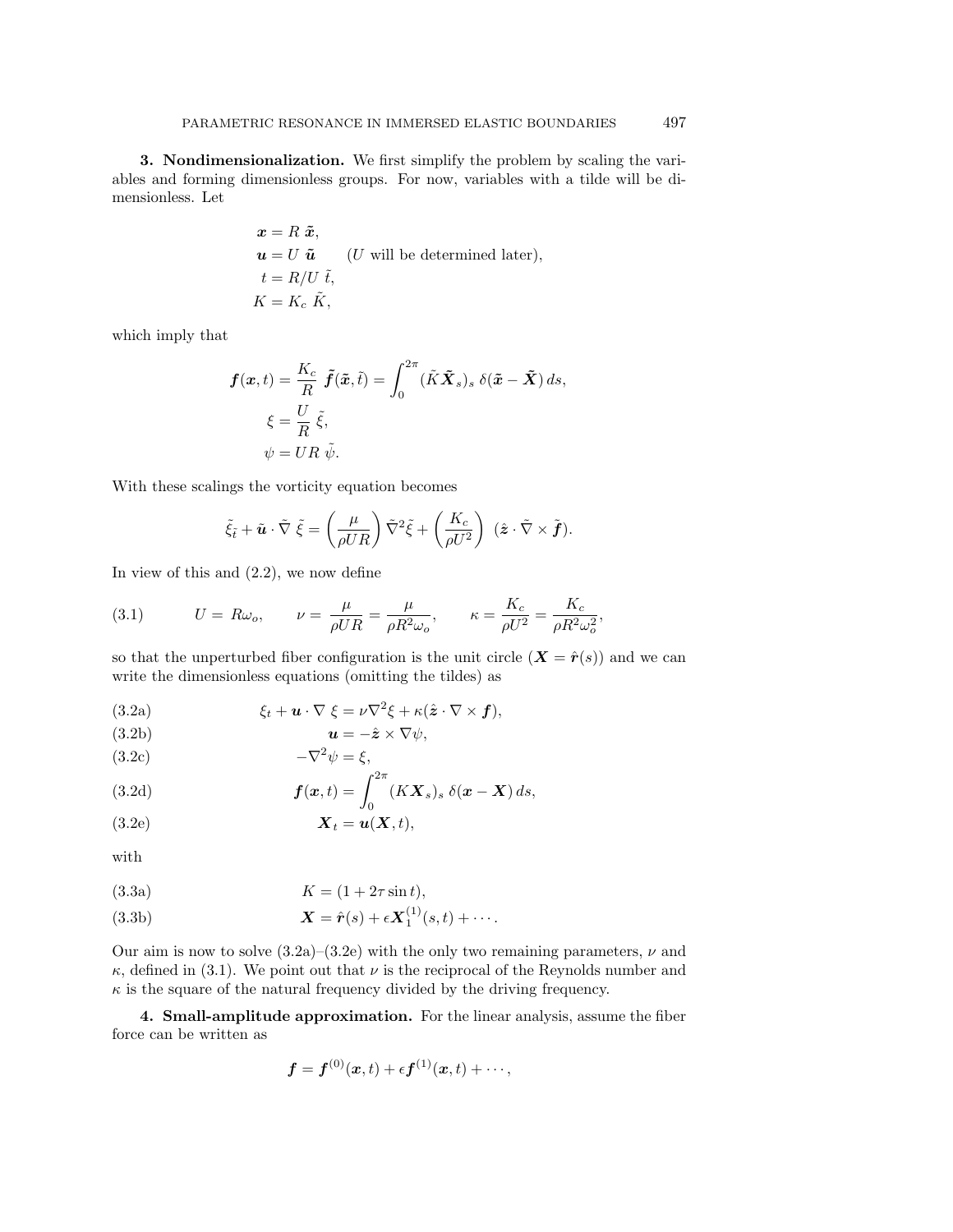so that the term  $(\hat{z} \cdot \nabla \times f)$  in (3.2a) can be expanded as

$$
(\hat{\boldsymbol{z}}\cdot\nabla\times\boldsymbol{f})=(\hat{\boldsymbol{z}}\cdot\nabla\times\boldsymbol{f}^{(0)})+\epsilon(\hat{\boldsymbol{z}}\cdot\nabla\times\boldsymbol{f}^{(1)})+\cdots.
$$

Claim 1. Given the expansions in (3.3a) and (3.3b),

$$
(\hat{\mathbf{z}} \cdot \nabla \times \mathbf{f}^{(0)}) = 0 \quad \text{and}
$$
  

$$
(\hat{\mathbf{z}} \cdot \nabla \times \mathbf{f}^{(1)}) = K(t) \left( X_{ss}^{\theta} + X_{s}^{r} \right) \left( \frac{\delta(r-1)}{r} \right)_{r} - K(t) \left( X_{sss}^{r} - X_{ss}^{\theta} \right) \frac{\delta(r-1)}{r}.
$$

The proof is found in Appendix B.

Since the leading-order term in the curl of the force is zero, the corresponding flow is simply the trivial solution  $\xi^{(0)} = \psi^{(0)} = 0$ . Therefore, we look for a series solution expanded in terms of powers of a small parameter  $\epsilon$ :

$$
\xi = \epsilon \xi^{(1)}(\boldsymbol{x}, t) + \cdots, \n\psi = \epsilon \psi^{(1)}(\boldsymbol{x}, t) + \cdots.
$$

In the remainder of this work, we assume  $\epsilon$  is small and consider the  $O(\epsilon)$  equations

$$
\begin{aligned} \text{(4.1a)} \quad & \xi_t = \nu \nabla^2 \xi + \kappa K(t) \left( X_{ss}^\theta + X_s^r \right) \left[ \frac{\delta(r-1)}{r} \right]_r - \kappa K(t) \left( X_{sss}^r - X_{ss}^\theta \right) \frac{\delta(r-1)}{r}, \\ \text{(4.1b)} \quad & \nabla^2 \psi = -\xi, \\ \text{(4.1c)} \quad & X_t^r = \psi_\theta \big|_{r=1}, \\ \text{(4.1d)} \quad & X_t^\theta = -\psi_r \big|_{r=1}, \end{aligned}
$$

where we have omitted the superscript  $(1)$  on most variables because we will be working solely with these quantities from now on.

It is worthwhile mentioning that in the above expansions, the influence of the time-dependent stiffness coefficient is felt solely at first order in  $\epsilon$ , and so we need only consider the forcing terms up to  $O(\epsilon)$ . The derivation can be easily extended to include the case where the stiffness is spatially dependent, for which the s-variation appears as an order  $\epsilon$  perturbation of a time-dependent stiffness,

$$
K = K(s, t) = K^{(0)}(t) + \epsilon K^{(1)}(s, t) + O(\epsilon^2).
$$

When a Floquet-type expansion is assumed for  $K^{(1)}(s,t)$  (refer to the next section), correction terms appear in the  $O(\epsilon)$  equations, and these corrections complicate the analysis somewhat by coupling together the various spatial modes. We do not consider a spatially dependent stiffness in this paper.

It is quite striking that a spatially homogeneous  $K(t)$  can have any interesting effects in this problem. This is because such  $K(t)$  would have no effect at all on the equilibrium state in which the fiber is a circle. Starting with that equilibrium state as initial data and imposing time-periodic  $K(t)$  will produce only an oscillation of the pressure and no motion of the fiber at all. But if instead we start with an initial condition that is arbitrarily close but not exactly equal to a circular equilibrium state, we can nevertheless build up a large-amplitude and spatially inhomogeneous oscillation of the fiber through the application of spatially homogeneous but timeperiodic  $K(t)$  at the right driving frequency. This is actually typical of parametric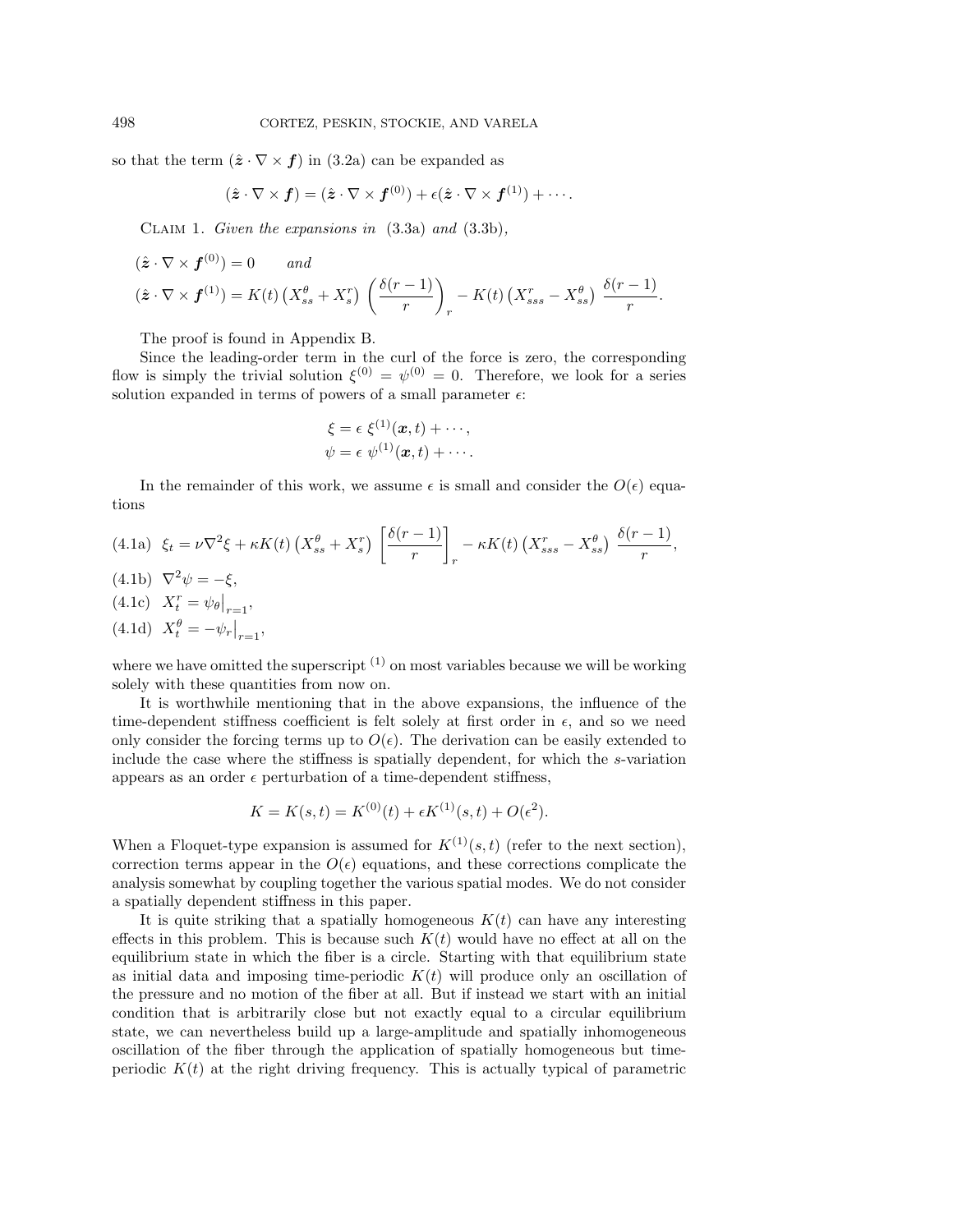resonance. A pendulum that is initially at rest hanging straight down cannot be made to swing by imposing periodic changes in its length, but a pendulum that is initially swinging ever so slightly can indeed be made to swing violently by the application of precisely such changes in length, as every child who swings in the playground knows [6].

**5. Floquet analysis.** Since we are not simply looking for natural modes but rather are investigating the response of the system to a periodic forcing with a given frequency, we must look for a solution in the form of an infinite series. This is a very general approach in Floquet theory [18], and our derivation parallels the analysis of Kumar and Tuckerman [11] for a horizontal fluid interface consisting of two fluids with different densities. It is worth mentioning that other approaches have also been used to study parametric resonances. For example, Semler and Païdoussis [23] analyze the case of a tubular beam filled with fluid whose velocity contains sinusoidal fluctuations. They use separation of variables and nonlinear dynamics techniques to solve the perturbation equations for small amplitude fluctuations. We will see that our approach will result in a system of equations in block form that is very similar to the equations derived in [23].

We assume that the unknown functions can be written as series of the following form:

$$
\xi(r,\theta,t) = e^{ip\theta} \sum_{n=-\infty}^{\infty} \xi_n(r)e^{(\gamma+in)t},
$$

$$
\psi(r,\theta,t) = e^{ip\theta} \sum_{n=-\infty}^{\infty} \psi_n(r)e^{(\gamma+in)t},
$$

$$
X^r(\theta,t) = e^{ip\theta} \sum_{n=-\infty}^{\infty} X_n^r e^{(\gamma+in)t},
$$

$$
X^{\theta}(\theta,t) = e^{ip\theta} \sum_{n=-\infty}^{\infty} X_n^{\theta} e^{(\gamma+in)t},
$$

where  $i = \sqrt{-1}$ , p is an integer with  $p > 1$ , and  $\gamma = \alpha + i\beta$  with  $\alpha$  and  $\beta$  real. To simplify the notation, we define  $\mathcal{E}_n \doteq e^{(\gamma + in)t + ip\theta}$  and then write the equation for the vorticity from (4.1a) as

$$
\sum_{n=-\infty}^{\infty} \left( (\gamma + in) + \frac{\nu p^2}{r^2} \right) \xi_n \mathcal{E}_n = \sum_{n=-\infty}^{\infty} \left\{ \frac{\nu}{r} (r \xi_n')' + \kappa K (-p^2 X_n^{\theta} + ip X_n^r) \left( \frac{\delta(r-1)}{r} \right)' + \kappa K (ip^3 X_n^r - p^2 X_n^{\theta}) \frac{\delta(r-1)}{r} \right\} \mathcal{E}_n.
$$
\n(5.1)

Except for the stiffness  $K(t)$ , all of the t- and  $\theta$ -dependence is now encompassed by the factor  $\mathcal{E}_n$ . Note that  $\xi_n$  and  $\psi_n$  are functions of r, while  $X_n^r$  and  $X_n^{\theta}$  are constants. The primes in the equations denote derivatives with respect to  $r$ . If we take advantage of the fact that the stiffness from (3.3a) can be rewritten as

(5.2) 
$$
K(t) = 1 - i\tau e^{it} + i\tau e^{-it}
$$

and then rearrange terms in the series in (5.1) and divide by  $\mathcal{E}_n$ , we obtain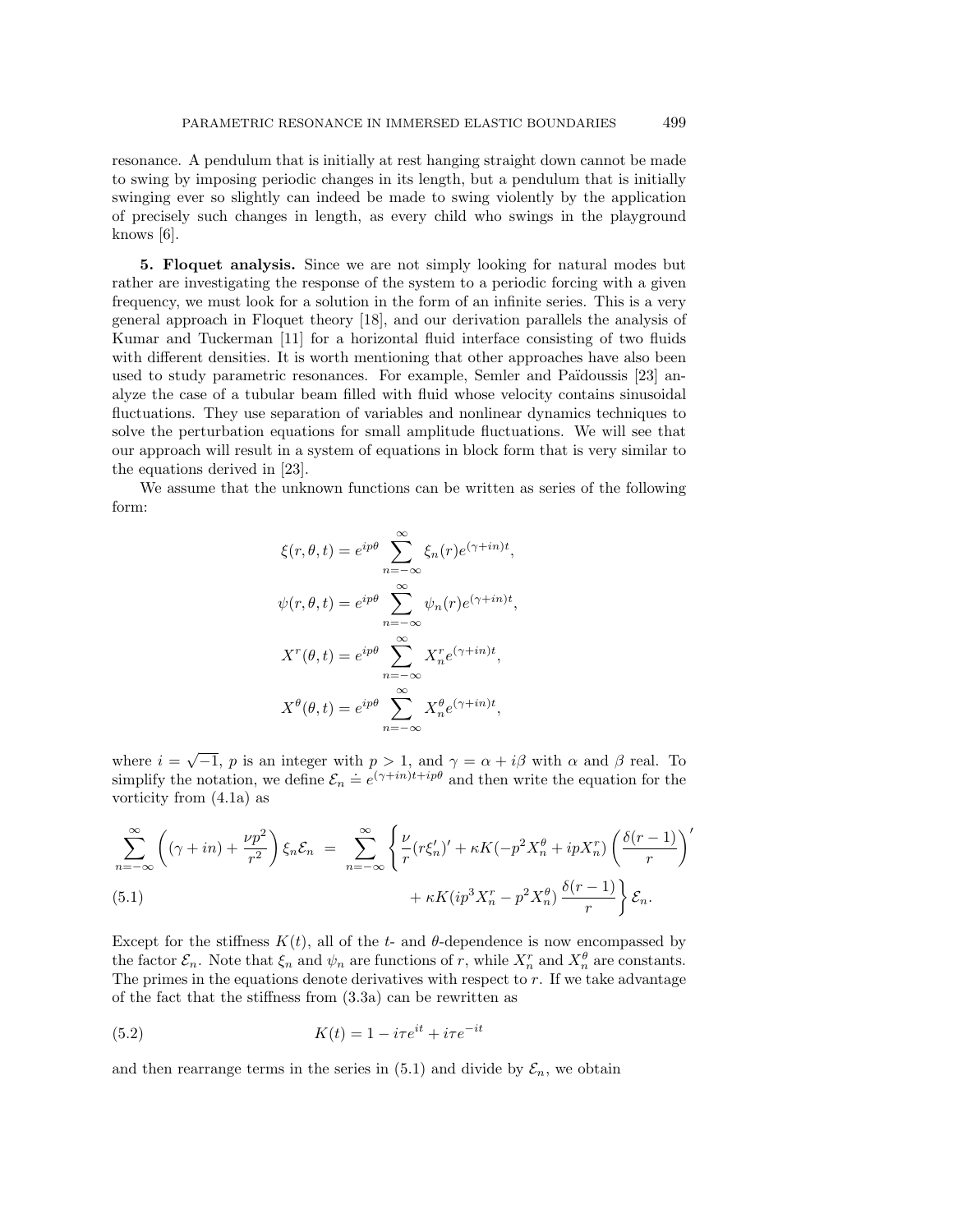500 CORTEZ, PESKIN, STOCKIE, AND VARELA

$$
(5.3) \quad -\frac{1}{r}(r\xi_n')' + \left(\frac{(\gamma + in)}{\nu} + \frac{p^2}{r^2}\right)\xi_n
$$
\n
$$
= \frac{\kappa}{\nu} \left(\frac{\delta(r-1)}{r}\right)' \left[-p^2 \left(X_n^{\theta} - i\tau X_{n-1}^{\theta} + i\tau X_{n+1}^{\theta}\right) + ip \left(X_n^r - i\tau X_{n-1}^r + i\tau X_{n+1}^r\right)\right]
$$
\n
$$
+ \frac{\kappa}{\nu} \frac{\delta(r-1)}{r} \left[-p^2 \left(X_n^{\theta} - i\tau X_{n-1}^{\theta} + i\tau X_{n+1}^{\theta}\right) + ip^3 \left(X_n^r - i\tau X_{n-1}^r + i\tau X_{n+1}^r\right)\right]
$$

for all integer values of n. The equations for the remaining unknowns in  $(4.1b)-(4.1d)$ do not involve  $K(t)$ , and so for the *n*th coefficient functions we have

$$
-\frac{1}{r}(r\psi_n')' + \frac{p^2}{r^2}\psi_n = \xi_n,
$$
  

$$
(\gamma + in)X_n^r = ip\psi_n(1),
$$
  

$$
(\gamma + in)X_n^{\theta} = -\psi_n'(1).
$$

A more useful formulation of the problem is in terms of jump conditions across the fiber. The delta function terms in (5.3) are nonzero only on the fiber, and so the following two equations hold on either side of the fiber:

(5.4a) 
$$
-\frac{1}{r}(r\xi_n')' + \left(\frac{(\gamma + in)}{\nu} + \frac{p^2}{r^2}\right)\xi_n = 0,
$$

(5.4b) 
$$
-\frac{1}{r}(r\psi_n')' + \frac{p^2}{r^2}\psi_n = \xi_n.
$$

The fiber evolution equations hold on the fiber (at  $r = 1$ ):

(5.4c) 
$$
(\gamma + in)X_n^r = ip\psi_n(1),
$$

(5.4d) 
$$
(\gamma + in)X_n^{\theta} = -\psi_n'(1).
$$

At the same time, the jump conditions connect the solutions on either side of the fiber (see Appendix C):

(5.4e) 
$$
\[\![\xi_n]\!] = \frac{\kappa}{\nu} \left[ p^2 \left( X_n^{\theta} - i\tau X_{n-1}^{\theta} + i\tau X_{n+1}^{\theta} \right) - ip \left( X_n^r - i\tau X_{n-1}^r + i\tau X_{n+1}^r \right) \right],
$$
  
(5.4f) 
$$
\[\![\xi'_n]\!] = -\frac{i\kappa p(p^2 - 1)}{\nu} \left( X_n^r - i\tau X_{n-1}^r + i\tau X_{n+1}^r \right),
$$
  
(5.4g) 
$$
\[\![\psi_n]\!] = 0,
$$
  
(5.4h) 
$$
\[\![\psi'_n]\!] = 0,
$$

where we denote the jump in a quantity q by  $[[q] = q_{r=1^+} - q_{r=1^-}$ . These jump conditions were found in the same way as in [13, 22], by integrating the equations for vorticity across the fiber. We point out that this system of equations cannot be reduced to a Mathieu equation (see [11]).

**6. Solution of the vorticity and stream function equations.** The equations (5.4) from the previous section can be solved explicitly for each integer value of n, both inside and outside the fiber. Due to  $(5.4c)$  and  $(5.4d)$ , the character of the solution will be different depending on whether the quantity  $(\gamma + in)$  is zero. This will happen for  $n = 0$  whenever  $\gamma = 0$ . We therefore solve the equations considering two cases.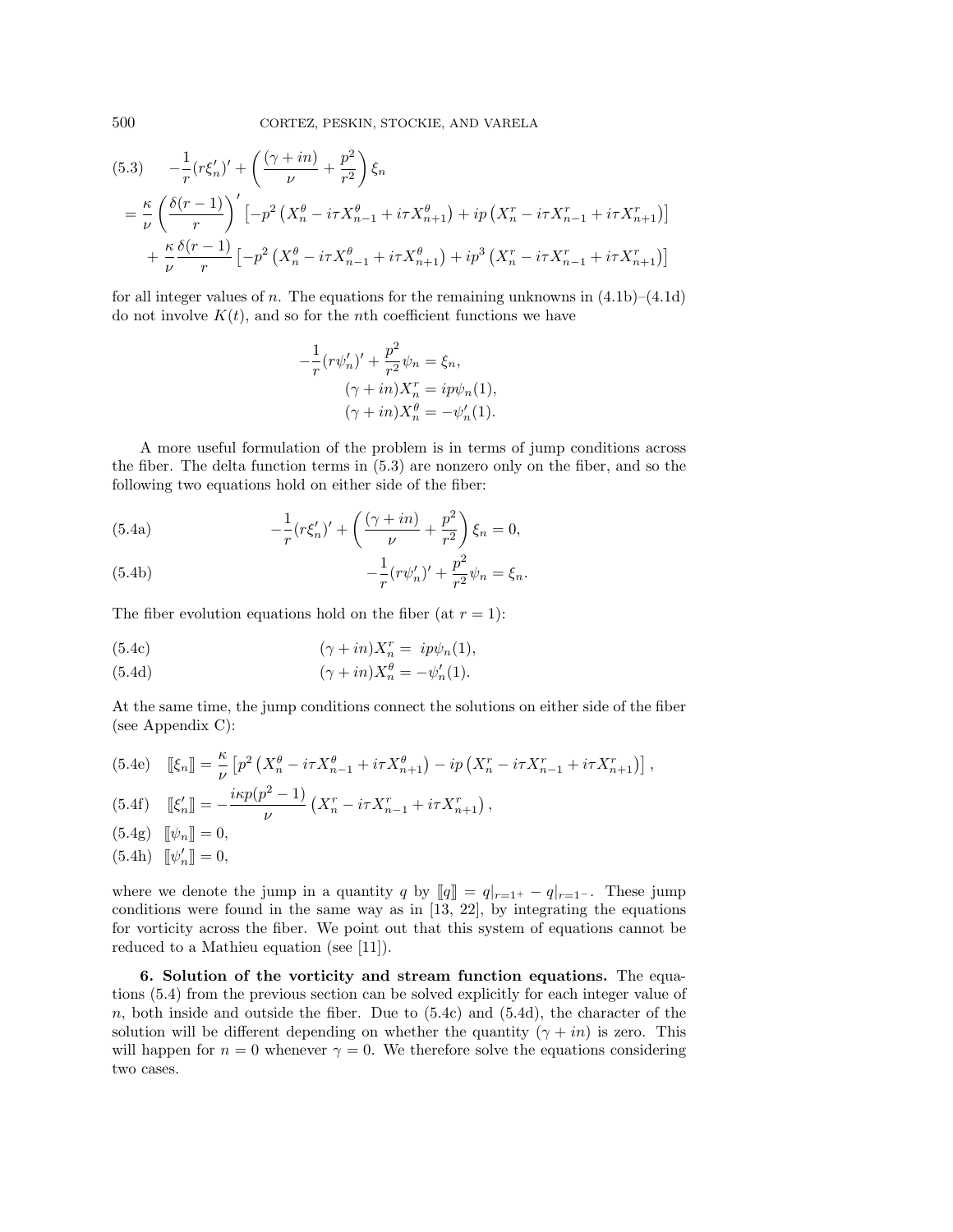**6.1.** Case  $(\gamma + in) \neq 0$ . If we make the change of variables  $z^2 = -r^2(\gamma + in)/\nu$ , then (5.4a) turns into the Bessel equation

$$
z^{2}\xi_{n}''(z) + z\xi_{n}'(z) + [z^{2} - p^{2}]\xi_{n}(z) = 0.
$$

The appropriate solution, rewritten in terms of  $r$ , is [27]

$$
\xi_n(r) = \begin{cases} b_n J_p(i\Omega_n r) & \text{if } r < 1 \\ a_n H_p(i\Omega_n r) & \text{if } r > 1 \end{cases}
$$
 (inner), (outer),

where  $\Omega_n \doteq \sqrt{(\gamma + in)/\nu}$  is chosen as the square root with positive real part,  $J_p(z)$ is the Bessel function of the first kind,  $H_p(z) = J_p(z) + iY_p(z)$  is the Hankel function of the first kind, and  $a_n$  and  $b_n$  are arbitrary constants (see Appendix A).

The corresponding stream function is given by (see Appendix D)

$$
\psi_n(r) = \frac{1}{2ip\Omega_n} \begin{cases} b_n r \Big[ J_{p-1}(i\Omega_n r) + J_{p+1}(i\Omega_n r) \Big] \\ + r^p \Big[ a_n H_{p-1}(i\Omega_n) - b_n J_{p-1}(i\Omega_n) \Big] & \text{if } 0 \le r < 1, \\ a_n r \Big[ H_{p-1}(i\Omega_n r) + H_{p+1}(i\Omega_n r) \Big] \\ - r^{-p} \Big[ a_n H_{p+1}(i\Omega_n) - b_n J_{p+1}(i\Omega_n) \Big] & \text{if } r > 1. \end{cases}
$$

One can easily check that  $\psi_n(r)$  and  $\psi'_n(r)$  are continuous across the boundary and that

$$
\psi_n(1) = \frac{1}{2ip\Omega_n} \Big[ a_n H_{p-1}(i\Omega_n) + b_n J_{p+1}(i\Omega_n) \Big],
$$
  

$$
\psi'_n(1) = \frac{1}{2i\Omega_n} \Big[ a_n H_{p-1}(i\Omega_n) - b_n J_{p+1}(i\Omega_n) \Big].
$$

Turning now to (5.4c) and (5.4d), we find the fiber position to be

$$
X_n^r = \frac{1}{2\nu\Omega_n^3} \Big[ a_n H_{p-1}(i\Omega_n) + b_n J_{p+1}(i\Omega_n) \Big],
$$
  

$$
X_n^{\theta} = \frac{-1}{2i\nu\Omega_n^3} \Big[ a_n H_{p-1}(i\Omega_n) - b_n J_{p+1}(i\Omega_n) \Big].
$$

We can solve for  $a_n$  and  $b_n$  from these equations to find

$$
a_n = \frac{\nu \Omega_n^3}{H_{p-1}(i\Omega_n)} \left(X_n^r - iX_n^{\theta}\right),
$$
  

$$
b_n = \frac{\nu \Omega_n^3}{J_{p+1}(i\Omega_n)} \left(X_n^r + iX_n^{\theta}\right).
$$

We now substitute these expressions into the jump conditions  $(5.4e)$ – $(5.4f)$  to get the following system of equations:

(6.1) 
$$
0 = i \left\{ \phi \ \Omega_n^3 \left[ \frac{H_p(i\Omega_n)}{H_{p-1}(i\Omega_n)} - \frac{J_p(i\Omega_n)}{J_{p+1}(i\Omega_n)} \right] + ip \right\} X_n^r + \left\{ \phi \ \Omega_n^3 \left[ \frac{H_p(i\Omega_n)}{H_{p-1}(i\Omega_n)} + \frac{J_p(i\Omega_n)}{J_{p+1}(i\Omega_n)} \right] - ip^2 \right\} X_n^{\theta} + i\tau p \left( X_{n-1}^r - X_{n+1}^r \right) - \tau p^2 \left( X_{n-1}^{\theta} - X_{n+1}^{\theta} \right),
$$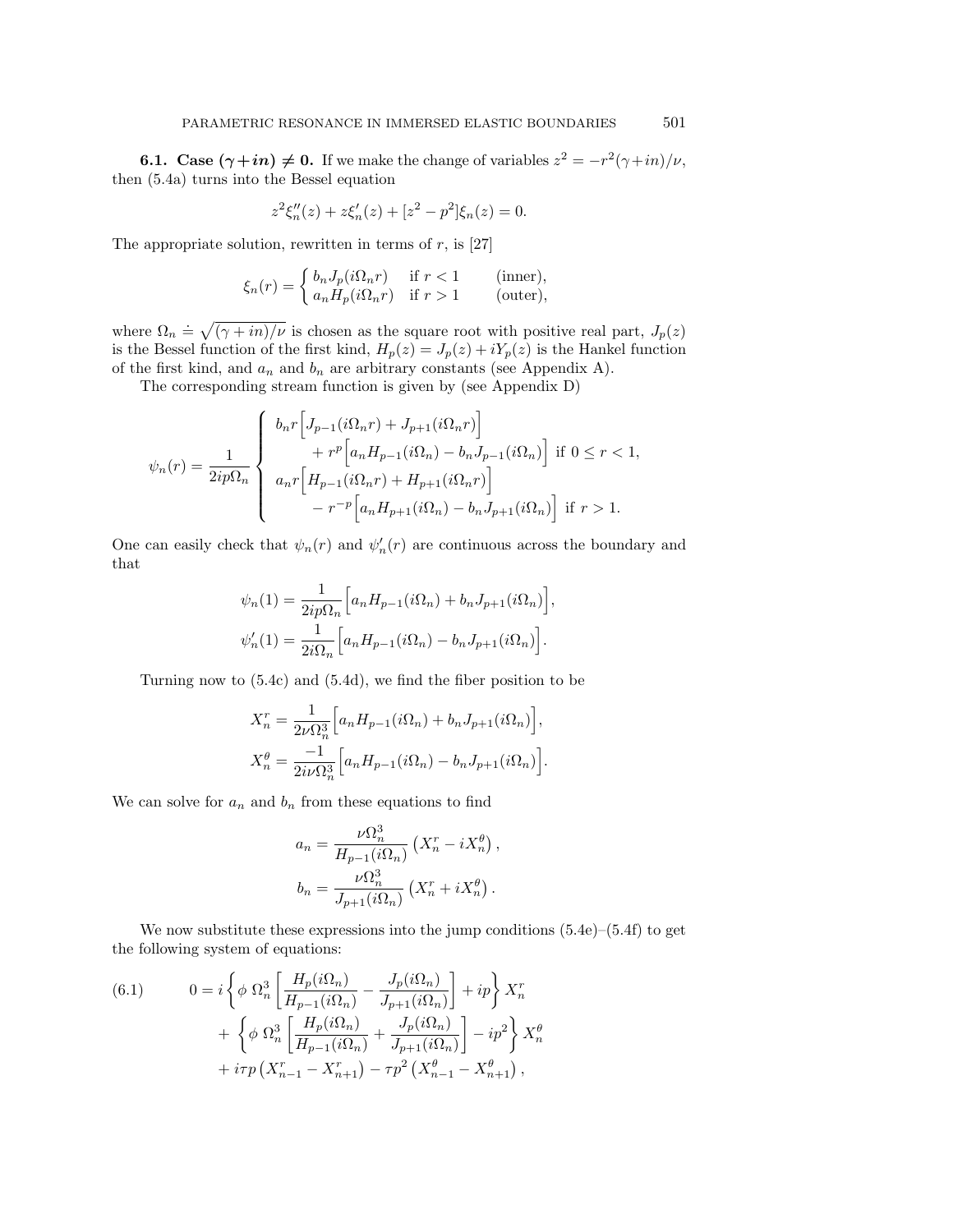502 CORTEZ, PESKIN, STOCKIE, AND VARELA

(6.2) 
$$
0 = i \left\{ \phi \ \Omega_n^4 \left[ 2 - \frac{H_{p+1}(i\Omega_n)}{H_{p-1}(i\Omega_n)} - \frac{J_{p-1}(i\Omega_n)}{J_{p+1}(i\Omega_n)} \right] + 2p(p^2 - 1) \right\} X_n^r - \phi \ \Omega_n^4 \left[ \frac{H_{p+1}(i\Omega_n)}{H_{p-1}(i\Omega_n)} - \frac{J_{p-1}(i\Omega_n)}{J_{p+1}(i\Omega_n)} \right] X_n^{\theta} + 2\tau p(p^2 - 1) \left( X_{n-1}^r - X_{n+1}^r \right),
$$

where we define  $\phi$  as the grouping  $\phi = \nu^2/\kappa$ . It is these last two equations, (6.1) and (6.2), that determine the coefficients  $X_n^r$  and  $X_n^{\theta}$  in the case when  $(\gamma + in) \neq 0$ .

**6.2. Case**  $(\gamma + in) = 0$ . For this case, the vorticity equation becomes

$$
r^{2}\xi_{n}''(r) + r\xi_{n}'(r) - p^{2}\xi_{n}(r) = 0,
$$

whose appropriate solution is

$$
\xi_o(r) = \begin{cases} b_o r^p & \text{if } r < 1 \\ a_o r^{-p} & \text{if } r > 1 \end{cases}
$$
 (inner), (outer),

while the corresponding solution for the stream function is

$$
\psi_o(r) = \begin{cases} \frac{1}{4p} \left( b_o - \frac{a_o}{1-p} \right) r^p - \frac{b_o}{4(1+p)} r^{2+p} & \text{if } r < 1, \\ \frac{1}{4p} \left( \frac{b_o}{1+p} - a_o \right) r^{-p} - \frac{a_o}{4(1-p)} r^{2-p} & \text{if } r > 1. \end{cases}
$$

One can easily check that  $\psi_o(r)$  and  $\psi'_o(r)$  are continuous across the boundary and that

$$
\psi_o(1) = \frac{1}{4p} \left[ \frac{a_o}{p-1} + \frac{b_o}{p+1} \right],
$$
  

$$
\psi'_o(1) = \frac{1}{4} \left[ \frac{a_o}{p-1} - \frac{b_o}{p+1} \right].
$$

Turning now to (5.4c) and (5.4d), we find that in this case, the above equations reduce to  $\psi_o(1) = \psi'_o(1) = 0$ , which implies that  $a_o = b_o = 0$ . This means that when  $(\gamma + in) = 0$  we obtain the trivial solution  $\xi_o(r) \equiv 0$  and  $\psi_o(r) \equiv 0$ . The jump conditions (5.4e) and (5.4f) then give the system of equations

(6.3) 
$$
0 = ip^2 \left( X_n^{\theta} - i\tau X_{n-1}^{\theta} + i\tau X_{n+1}^{\theta} \right) + p \left( X_n^r - i\tau X_{n-1}^r + i\tau X_{n+1}^r \right),
$$

(6.4) 
$$
0 = ip(p^2 - 1) (X_n^r - i\tau X_{n-1}^r + i\tau X_{n+1}^r),
$$

which are used instead of (6.1)–(6.2) for the case  $(\gamma + in) = 0$ .

**7. Natural modes for the unforced fiber.** When there is no forcing applied to the fiber, then  $\tau = 0$  and there is no need to look for a solution in the form of an infinite series. Instead, we can consider a single mode by taking  $n = 0$ , for which the problem reduces to the following single pair of equations for  $X^r$  and  $X^{\theta}$ :

(7.1) 
$$
0 = i \left\{ \phi \ \Omega_o^3 \left[ \frac{H_p(i\Omega_o)}{H_{p-1}(i\Omega_o)} - \frac{J_p(i\Omega_o)}{J_{p+1}(i\Omega_o)} \right] + ip \right\} X^r + \left\{ \phi \ \Omega_o^3 \left[ \frac{H_p(i\Omega_o)}{H_{p-1}(i\Omega_o)} + \frac{J_p(i\Omega_o)}{J_{p+1}(i\Omega_o)} \right] - ip^2 \right\} X^{\theta},
$$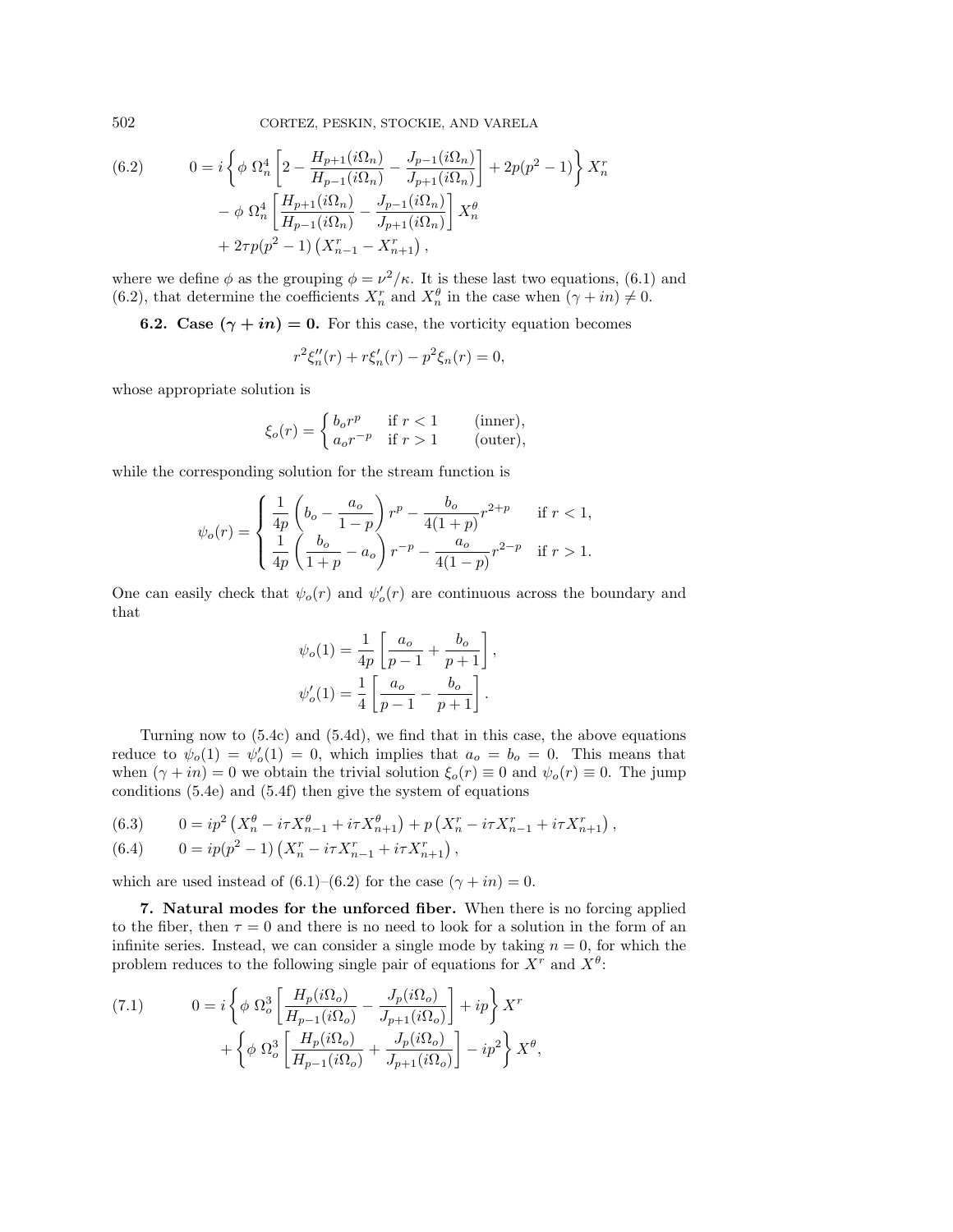

FIG. 7.1. Zero-level contours of  $\mathcal{D}(\Omega_o; \phi, p)$  for  $p = 3$  and two values of  $\phi$ . The solid lines correspond to the real part and the dashed lines to the imaginary parts. Intersection points represent the natural modes of oscillation of the fiber.

(7.2) 
$$
0 = i \left\{ \phi \ \Omega_o^4 \left[ 2 - \frac{H_{p+1}(i\Omega_o)}{H_{p-1}(i\Omega_o)} - \frac{J_{p-1}(i\Omega_o)}{J_{p+1}(i\Omega_o)} \right] + 2p(p^2 - 1) \right\} X^r
$$

$$
- \phi \ \Omega_o^4 \left[ \frac{H_{p+1}(i\Omega_o)}{H_{p-1}(i\Omega_o)} - \frac{J_{p-1}(i\Omega_o)}{J_{p+1}(i\Omega_o)} \right] X^\theta,
$$

where  $\Omega_o^2 = \gamma/\nu = (\alpha/\nu) + i(\beta/\nu)$  and  $\phi = \nu^2/\kappa$ . Consequently, the above equations can be rewritten as a  $2 \times 2$ , homogeneous, linear system

$$
\mathcal{M}\left(\frac{X^r}{X^{\theta}}\right) = 0,
$$

which has a nontrivial solution only if  $det(\mathcal{M}) = 0$ . For notational convenience we define the function  $\mathcal{D}(\Omega_o; \phi, p) = \det(\mathcal{M})$ . The roots of  $\mathcal{D}(\Omega_o; \phi, p) = 0$ , which is a dispersion relation, correspond to the natural modes of oscillation of the immersed boundary for a given set of parameters  $\phi$  and p.

From the left plot of Figure 7.1, which corresponds to  $p = 3$  and  $\phi = 0.25$ , a possible value of the natural response is  $(\gamma/\nu)=(\alpha/\nu, \beta/\nu) \approx (-3.29, 2.16)$ . The right plot of Figure 7.1 shows that for  $\phi = 0.08$  the root is  $(\alpha/\nu, \beta/\nu) \approx (-5.15, 7.1)$ instead. These roots are in dimensionless form, and the dimensional frequency  $\gamma$  is obtained by multiplying these roots by  $\mu/\rho R^2$ . Note that in both cases, the natural mode of oscillation is stable (i.e.,  $\alpha$  is negative), as would be expected from an unforced immersed fiber (see [26]).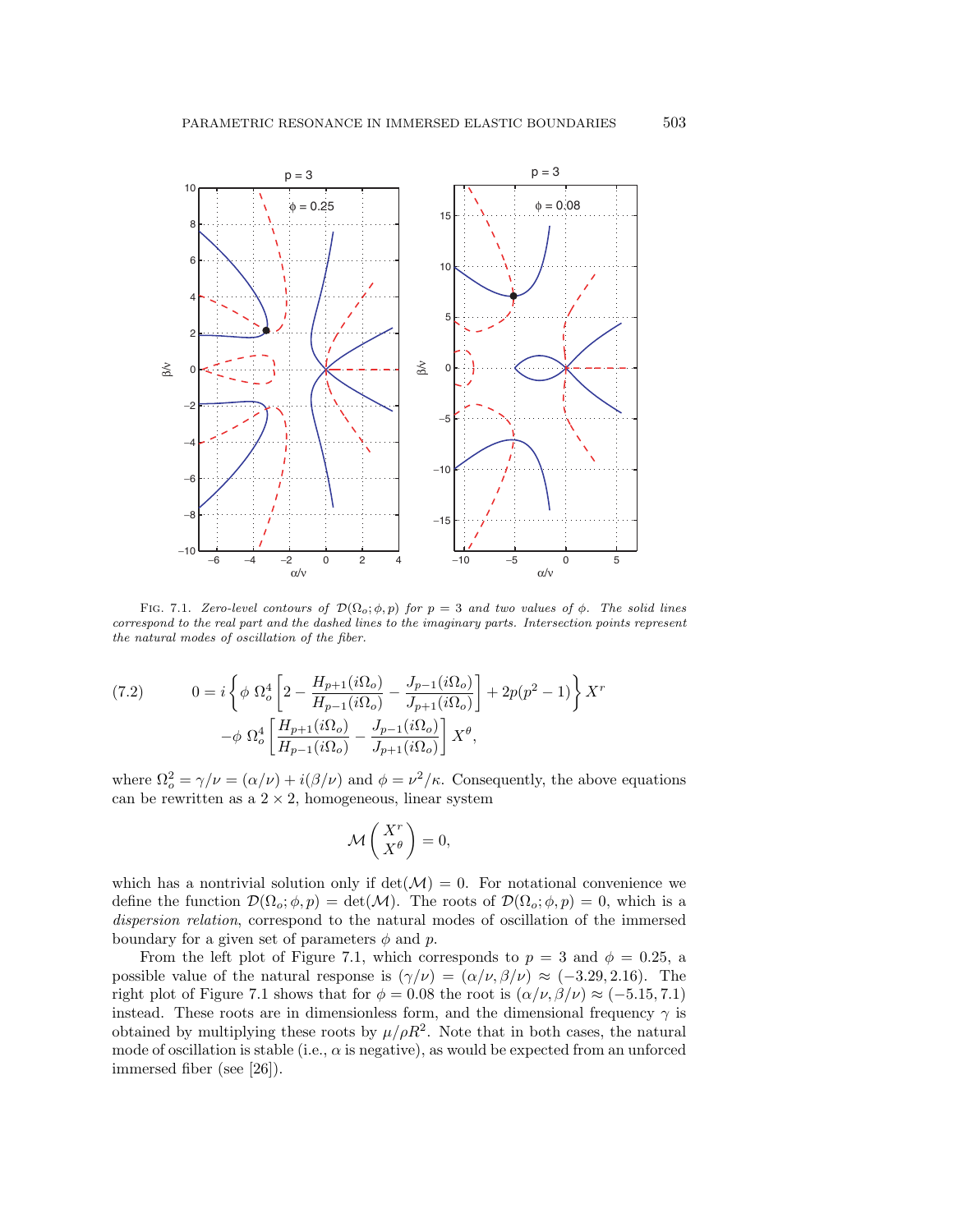**7.1. Collapse of the curves.** The condition  $\mathcal{D}(\Omega_o; \phi, p) = 0$  defines implicitly the root

(7.3) 
$$
\frac{\gamma}{\nu} = F(\phi, p)
$$

as a function of the parameters. This suggests that the same root can be obtained with different values of damping  $\nu$  and stiffness  $\kappa$ , provided the ratio  $\phi = \nu^2/\kappa$  is held constant.

We corroborated this with the numerical solution of the nonlinear equations  $(3.2a)-(3.2e)$  for different combinations of  $(\nu, \kappa)$  that yield the same value of  $\phi$ . The blob projection method described in [4] was used in these calculations, which solves the IB problem using high-order regularized delta functions and fourth-order finite differences and time stepping. We have chosen to use this approach (rather than the IB method described in section 9) since the blob projection method affords higher accuracy, particularly when  $\phi$  is small.

The initial condition of the fiber was the unit circle augmented by a single  $p$ -mode perturbation with amplitude  $\epsilon$ , so that the fiber configuration can be written in polar coordinates as

$$
r(\theta, t) = 1 + \epsilon B(t) \cos(p\theta) + O(\epsilon^2).
$$

After each run, the amplitude  $B(t)$  was assumed to have the form  $B(t) = e^{\alpha t} [\cos(\beta t) +$  $(\alpha/\beta)$  sin $(\beta t)$ ] because this function has zero slope at  $t = 0$  and it oscillates with decaying amplitude. The values of  $(\alpha, \beta)$  can then be estimated numerically using least squares. These values were then compared with the roots of (7.3). This procedure was repeated for several values of  $\phi$  with perturbed modes  $p = 2, 3,$  and 4, and the results are summarized in Figure 7.2.

The analytical results (plotted as solid lines) correspond very well with the numerical calculations (plotted as points). Two simulations corresponding to different combinations of  $\nu$  and  $\kappa$  are performed for every  $\phi$ . The observed values of  $\alpha$  and  $\beta$  corresponding to a given  $\phi$  are nearly identical, so that the points cannot be distinguished visually in Figure 7.2. Consequently,  $\phi$  is an appropriate parameter for characterizing the fiber oscillations.

The correspondence between the analytical and computed results is very good for most values of the parameters, except for relatively large values of  $\phi$ . This is mostly due to the fact that the blob projection method is implemented with periodic boundary conditions in a box about twice as large as the fiber's diameter. For large values of  $\phi$ , the diffusion is significant over the time scale of the runs, and the dynamics are affected by the periodicity. Nonetheless, the results clearly show that different values of  $(\nu, \kappa)$  that yield the same  $\phi$  give the same root.

**7.2. The small viscosity limit.** We consider the limit of small viscosity by assuming a fixed value of the stiffness  $\kappa$  and small value of  $\nu$ . It will be convenient to define a natural response frequency by  $\omega_N = \sqrt{p(p^2 - 1)/2}$ , which is displayed in the frequency plot in Figure 7.2 as a dashed line for comparison with the analytical and computed results discussed in the preceding section. In the small viscosity case, (7.3), whose roots represent the dispersion relation, can be expanded as a series in powers of  $\nu$ . The results show that the first few terms in the expansion of the natural response of the fiber are

$$
(7.4) \ \alpha = -\frac{p}{2\sqrt{2}}\omega_N^{1/2} \kappa^{1/4} \sqrt{\nu} + \frac{(p^3 - 3p^2 - p + 1)}{4} \nu + \cdots,
$$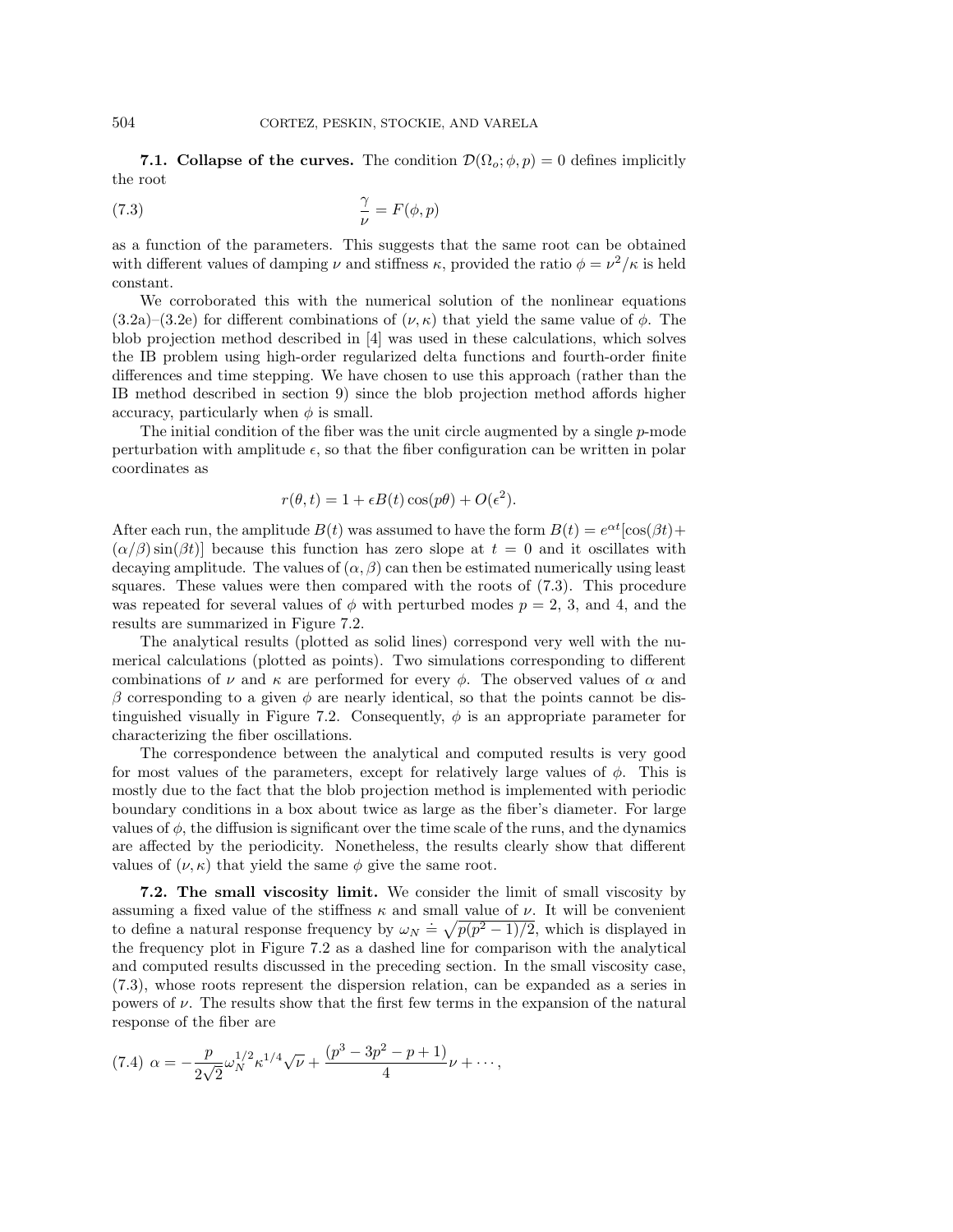

FIG. 7.2. Roots  $\gamma = \alpha + i\beta$  of the dispersion relation  $\mathcal{D}(\Omega_o; \phi, p) = 0$ , plotted as scaled values of  $\alpha$  and  $\beta$  versus  $\phi$ . The analytical results are displayed as solid lines, while the numerical approximations are plotted as points, with multiple points corresponding to simulations done using different values of  $\kappa$  and  $\nu$  corresponding to the same  $\phi$ . The results are presented for initial fiber perturbations corresponding to three different modes:  $p = 2, 3,$  and 4. The zero-viscosity  $(\phi = 0)$ limit,  $\omega_N(p) = \sqrt{p(p^2 - 1)/2}$ , is also shown for comparison.

$$
(7.5) \ \beta = \omega_N \sqrt{\kappa} - \frac{p}{2\sqrt{2}} \omega_N^{3/4} \kappa^{1/4} \sqrt{\nu} - \frac{p(4p^3 - 39p^2 - 4p + 8)}{64\sqrt{2}} \omega_N^{1/4} \kappa^{-1/4} \nu^{3/2} + \cdots
$$

In the limit as  $\nu \to 0$ , these become  $\alpha = 0$  and  $\beta = \omega_N \sqrt{\kappa}$ , which is precisely the linear dispersion relation found by other methods in [5] for a closed membrane in Euler flow.

It is also possible to compare the above expressions to the asymptotic expansions derived in [26] for an unforced, horizontal fiber immersed in a viscous fluid. The normal mode of oscillation for the flat fiber initialized with a  $p$ -mode obeys the following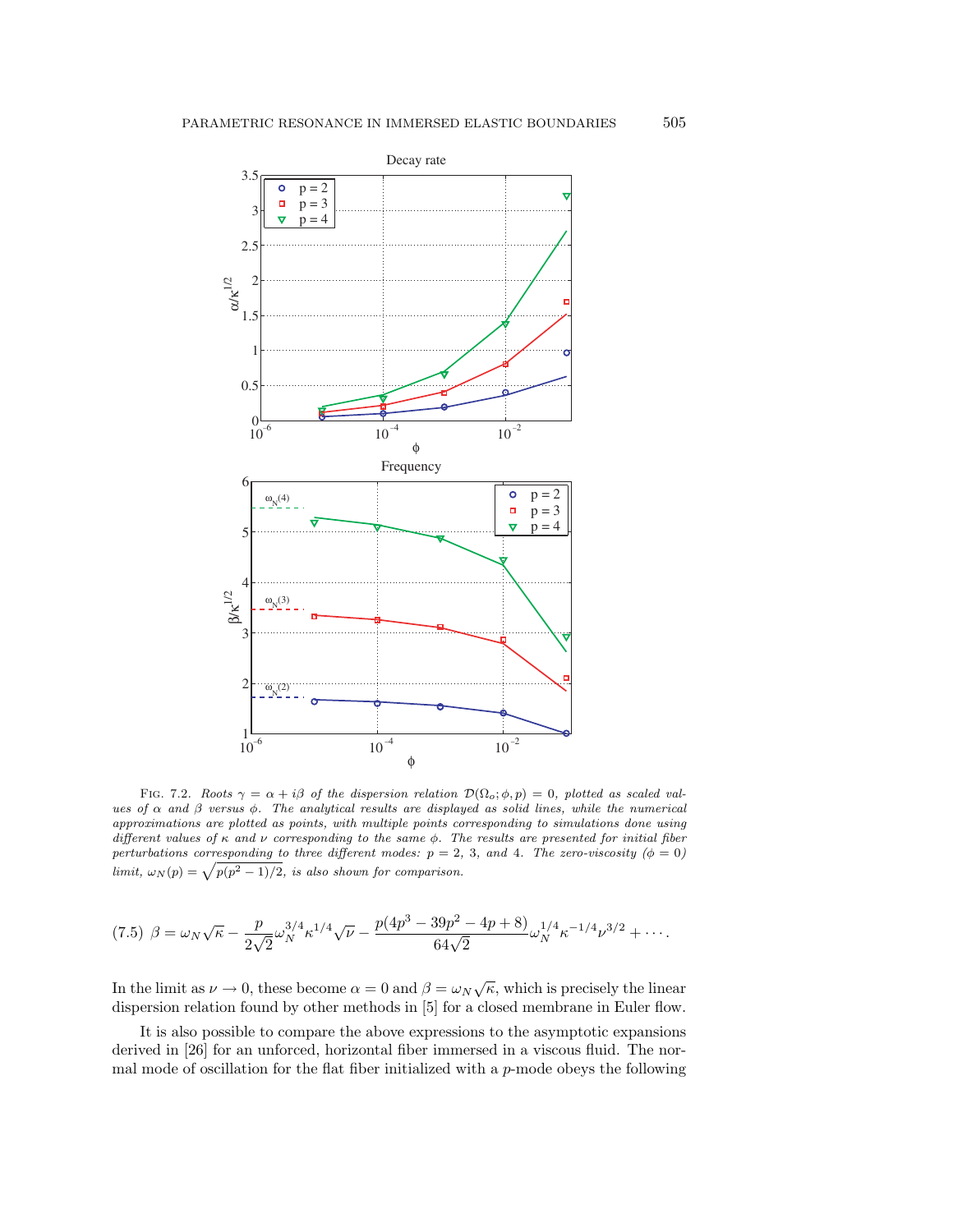to leading order:

$$
\alpha \sim -2^{-7/4} \rho^{-3/4} \mu^{1/2} K_c^{1/4} p^{7/4} R^{-3/2} = -p \left(\frac{p^3}{2^7}\right)^{1/4} \left(\frac{\mu}{\rho R^2}\right)^{1/2} \left(\frac{K_c}{\rho R^2}\right)^{1/4},
$$
  

$$
\beta \sim 2^{-1/2} \rho^{-1/2} K_c^{1/2} p^{3/2} R^{-1} = \left(\frac{p^3}{2}\right)^{1/2} \left(\frac{K_c}{\rho R^2}\right)^{1/2}.
$$

Substituting the nondimensional variables from  $(3.1)$  into  $(7.4)$  and  $(7.5)$ , it is possible to show that the parameter dependence in the first term in each of  $\alpha$  and  $\beta$  is identical to that in the expressions above, provided that we take  $\omega_o \equiv 1$ . We note that the natural frequency of the flat fiber is different from  $\omega_N$  above due to the differences in the geometry of the problems. Furthermore, the linear theory for the circular fiber excludes the  $p = 1$  mode, since to leading order this perturbation results only in a translation of the fiber.

**8. Stability of the periodically forced fiber.** In Floquet stability theory, the standard approach is to determine solutions with  $\text{Re}(\gamma) = \alpha = 0$ , which correspond to the boundary of the stability region. In general, we expect the coefficients in (6.1) and  $(6.2)$  to decrease in magnitude as n increases, and so it is reasonable to truncate the series expansions at some finite number of terms, say,  $-N \leq n \leq N$  (this is an assumption that will be checked later on). Equations (6.1) and (6.2) are written for  $n = \pm 1, \pm 2, \ldots, \pm N$ , and (6.3) and (6.4) are written for  $n = 0$ , which results in a linear system of dimension  $(4N + 4) \times (4N + 4)$  for the unknown coefficients  $X_n^r$ and  $X_n^{\theta}$ .

**8.1. The reality condition.** In general, the coefficients arising from the solution to the linear system are complex-valued, but the position of the fiber must be a real quantity. We therefore need to impose additional constraints to guarantee that the Floquet expansion

$$
X^r(t) = \sum_n X^r_n e^{int}
$$

is real. This will also allow the series to be written for positive index only. Consequently,

$$
\overline{X}^r(t) = \sum_n \overline{X}_n^r e^{-int} = \sum_n \overline{X}_{-n}^r e^{int} = \sum_n X_n^r e^{int} = X^r(t),
$$

which implies that

$$
X_{-n}^r = \overline{X}_n^r \quad \text{ for every } n.
$$

This is the called the *reality condition* (see [11]), and it allows us to consider  $(6.1)$  and  $(6.2)$  for strictly positive values of n, thereby eliminating the coefficients for  $n < 0$ . The condition also implies that  $X_o^r = \overline{X}_o^r$ , for use in (6.3) and (6.4) with  $n = 0$ . The same reality condition applies to  $X_n^{\theta}$ .

**8.2. Formulation as an eigenvalue problem.** Equations (6.1)–(6.2) now take the form

$$
0 = A_n X_n^r + B_n X_n^{\theta} + \tau \left[ C_n X_{n-1}^r + D_n X_{n-1}^{\theta} + E_n X_{n+1}^r + F_n X_{n+1}^{\theta} \right].
$$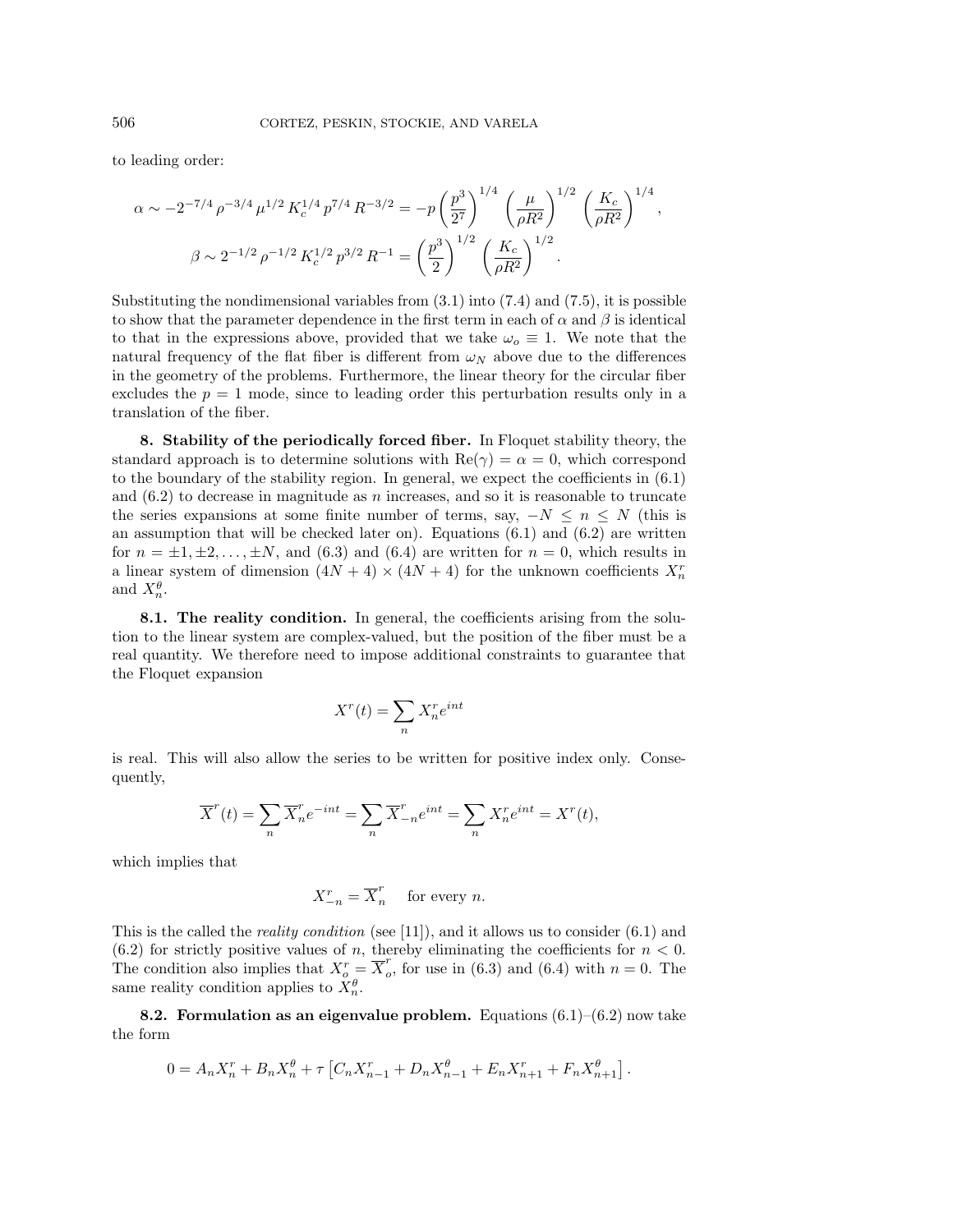By setting the real part and the imaginary part of the equation to zero independently, we can write the final system as

$$
(\mathcal{D} + \tau \mathcal{C})\mathbf{v} = 0,
$$

where D and C are real-valued matrices, each of dimension  $(4N+4) \times (4N+4)$ . The vector is  $\mathbf{v} = [v_0, v_1, v_2, \dots, v_N]^T$ , where each component has four elements,  $v_n =$  $[Re(X_n^r), Im(X_n^r), Re(X_n^{\theta}), Im(X_n^{\theta})]$ , with the difference now being that the reality condition ensures that all solution components are real values. The matrices  $D$  and  $\mathcal C$  have the following block form:

$$
\mathcal{D} = \begin{pmatrix}\nD_0 & 0 & & \cdots & 0 \\
0 & D_1 & 0 & \cdots & 0 \\
0 & \ddots & \ddots & \ddots & \vdots \\
\vdots & & 0 & D_{N-1} & 0 \\
0 & \cdots & & 0 & D_N\n\end{pmatrix},
$$
\n
$$
\mathcal{C} = \begin{pmatrix}\n0 & C_{01} & & & & & \\
C_{10} & 0 & C_{12} & \cdots & 0 \\
0 & \ddots & \ddots & \ddots & \vdots \\
\vdots & & C_{N-1,N-2} & 0 & C_{N-1,N} \\
0 & \cdots & & C_{N,N-1} & 0\n\end{pmatrix}
$$

where each element shown is a  $4 \times 4$  matrix. The first row of each matrix corresponds to  $n = 0$  and is derived from  $(6.3)$ – $(6.4)$ .

An eigenvalue problem is formed by rewriting the system as

$$
(8.1) \t -\mathcal{D}^{-1}\mathcal{C}\boldsymbol{v} = \frac{1}{\tau}\boldsymbol{v},
$$

where the eigenvalue  $1/\tau$  must be real. Since the matrices have real entries, all eigenvalues are either real or occur in complex conjugate pairs.

For a given value of the wavenumber p, as well as parameters  $\nu$  and  $\kappa$  from (3.1), the eigenvalue equation (8.1) yields a sequence of values for the forcing amplitude  $\tau$ . In practice, we have found that choosing  $N = 60$  terms in the series expansions is sufficient to ensure that the neglected coefficients are small (that is, the computed eigenvalues do not change appreciably when  $N$  is taken any larger than 60). The choices  $\gamma = 0$  or  $\gamma = \frac{1}{2}i$  are known as the harmonic and subharmonic cases, respectively, and any complex value of  $\tau$  is discarded. These are the two cases that correspond to real Floquet multipliers,  $e^{2\pi \gamma} = e^{2\pi (\alpha + i\beta)}$ . When  $0 < \beta < \frac{1}{2}$  on the other hand, the Floquet multipliers are complex and always correspond to solutions that are damped; hence, they are of no interest in our stability analysis.

The resulting harmonic and subharmonic eigenvalues correspond to physical modes of oscillation of the fiber which are marginally stable. We can then vary the wave number p, and produce a plot of each real value of  $\tau$ , which traces out the boundary of the stability region of the linearized problem in parameter space. Furthermore, if we concentrate on the range  $\tau \leq \frac{1}{2}$ , we need only consider stability boundaries that drop below the curve  $\tau = \frac{1}{2}$ .

Figures 8.1–8.3 depict the stability regions for various parameter values, with both harmonic (H) and subharmonic (S) modes shown. The stability boundaries separate

,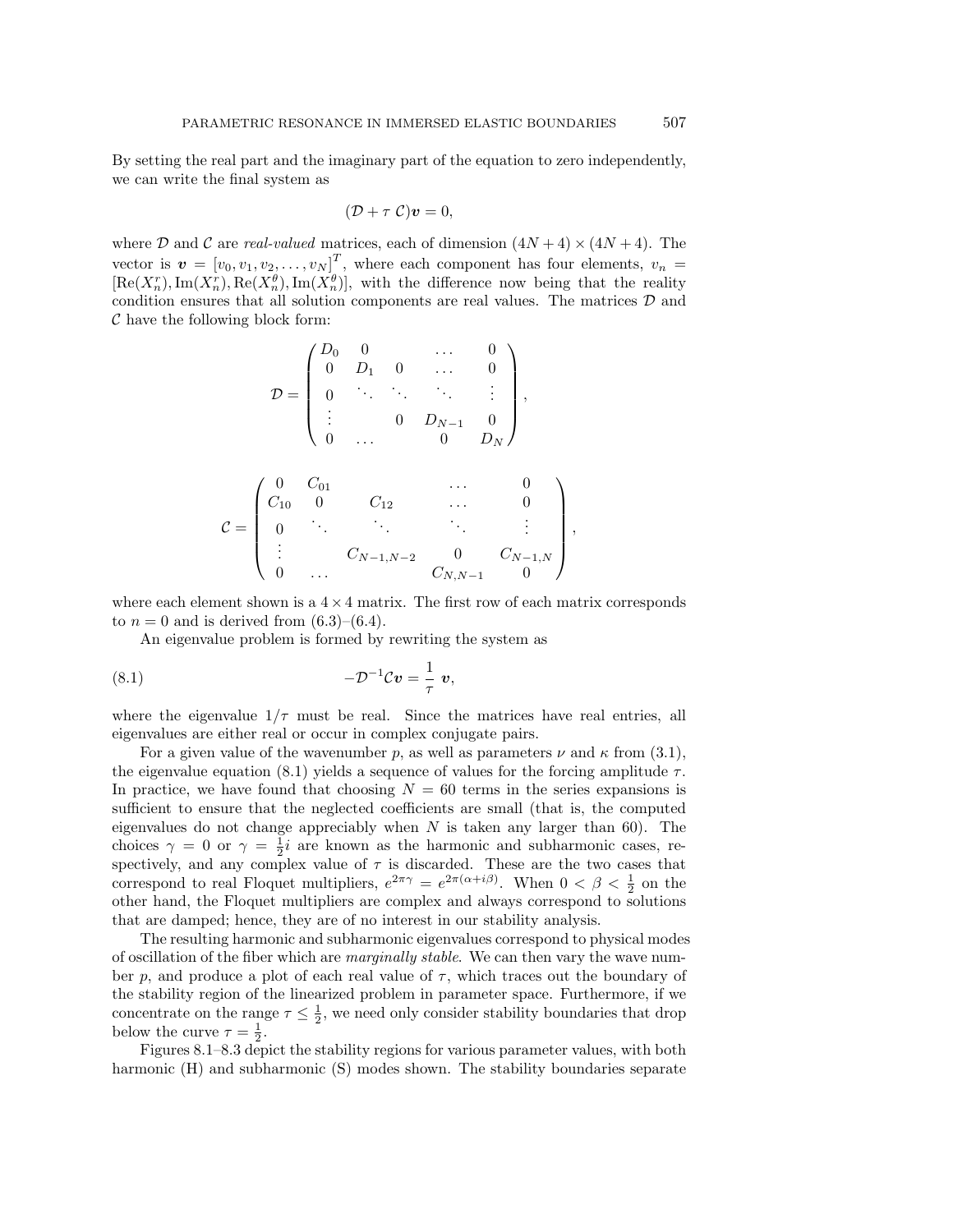

FIG. 8.1. Stability diagrams, depicting plots of the fiber amplitude  $\tau$  as a function of (left) wave number p, holding  $\kappa = 0.04$ ; and (right) stiffness  $\kappa$ , holding  $p = 4$ . The other parameter values are  $\nu = 0.0002$  and  $\alpha = 0$ . The curves traced out by the individual points represent the stability boundaries, and the regions above and inside each "tongue" correspond to unstable oscillations of the linearized IB problem. Regions of instability corresponding to harmonic modes (with  $\gamma = 0$ ) are denoted "H" and are drawn with blue points, while the subharmonic modes (with  $\gamma = \frac{1}{2}i$ ) are denoted "S" and are drawn with red points. The dashed horizontal line corresponds to  $\tau = \frac{1}{2}$ , and only portions of the tongues lying below this line correspond to oscillations with positive stiffness.

parameter space into regions where the solution is stable and regions where it is unstable. Because of their distinctive shape, the regions of instability are usually referred to as "tongues." The unstable tongues alternate between harmonic and subharmonic modes, moving from left to right, with no overlap between the successive tongues.

Figure 8.1 shows two views of the stability regions for  $\nu = 0.0002$ : the first in the p,  $\tau$ -plane with  $\kappa$  held constant at 0.04, and the second in the  $\kappa$ ,  $\tau$ -plane with  $p = 4$ . In both views, the tongue-like structure of the stability regions is apparent. The first unstable mode occurring for  $\kappa = 0.04$  is a  $p = 4$  mode, which corresponds to the left-most tongue that falls below the line  $\tau = \frac{1}{2}$ . Only tongues that correspond to integer values of the angular wavenumber  $p$  are physical. Notice in the right plot that increasing the stiffness has a stabilizing influence in the sense that the tongues migrate upward as  $\kappa$  is increased and therefore require higher-amplitude forcing in order to generate parametric resonance.

Figure 8.2 demonstrates more clearly the influence of changes in the stiffness parameter, by depicting the stability boundaries in the  $p, \tau$ -plane for  $\kappa = 0.02, 0.04$ , and 0.08. As  $\kappa$  is increased (corresponding to a stiffer fiber), the regions of instability move towards the left, causing the wavenumber of the first unstable mode to decrease, periodically moving in and out of the "physical" regime.

The effect of changes in viscosity for constant stiffness is investigated in Figure 8.3, where plots for  $\nu = 0.00005, 0.0002,$  and 0.001 are given for  $\kappa = 0.04$ . As viscosity increases, the unstable regions migrate vertically upwards, so that the minimum value of  $\tau$  corresponding to a linear instability increases, and some modes that were unstable no longer lead to parametric resonance. As a result, larger-amplitude forcing is necessary to cause onset of parametric resonance in fibers with larger viscosity. If  $\nu$ is taken large enough that all tongues lift above the  $\tau = \frac{1}{2}$  line, then the system is no longer subject to parametric resonance. These results are evidence of the fact that viscosity has a stabilizing influence on the system.

In the limit as  $\nu \rightarrow 0$ , the tongues extend down to the *p*-axis, where they touch the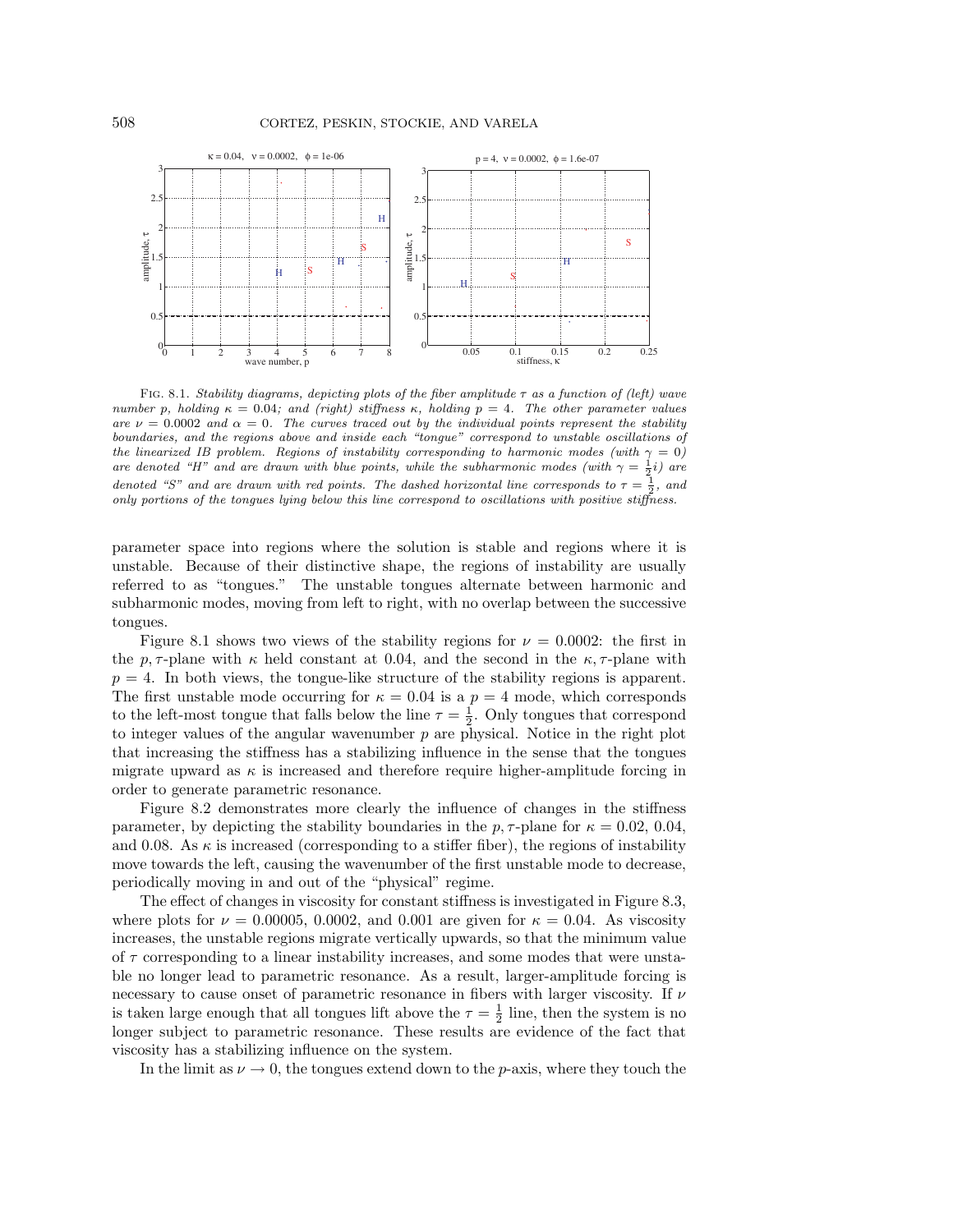line  $\tau = 0$ , corresponding to unforced oscillations of the immersed fiber. Therefore, the points where the tongues touch down in the  $\nu = 0$  limit represent the natural modes of oscillation which were discussed in detail in section 7.



Fig. 8.2. A series of three plots showing the impact of changes in the stiffness on the stability boundaries in the p,  $\tau$ -plane, with viscosity  $\nu = 0.0002$  and three different values of stiffness:  $\kappa = 0.02$  $(left), 0.04$  (middle), and  $0.08$  (right).



Fig. 8.3. A series of three plots showing the impact of changes in viscosity in the stability boundaries in the p,  $\tau$ -plane, with stiffness  $\kappa = 0.04$  and three different values of viscosity:  $\nu =$ 0.00005 (left), 0.001 (middle), and 0.005 (right).

**9. Comparison with IB computations.** In this section, we use several immersed boundary computations to demonstrate the validity of the preceding Floquet analysis. The numerical method is based on a straightforward discretization of the IB equations in terms of velocity and pressure variables. An alternating direction implicit (ADI) approach is used to apply the convection, diffusion, and forcing terms to obtain an intermediate velocity field. The resulting velocity is then made divergence-free through the use of a split-step pressure projection procedure. The standard cosine approximation to the Dirac delta function is employed [20], which is smoothed over a square box with side length of four fluid grid points. The resulting method is secondorder accurate in space, except for the approximate delta function interpolation which limits the spatial accuracy to first order. The method is explicit and has first-order accuracy in time. There are many variants of the IB method that increase both spatial and temporal accuracy, but we have chosen instead to demonstrate the presence of parametric resonance using this simplest and most common implementation. For complete details of the numerical technique, refer to [20] or [24].

All computations were performed on an immersed boundary whose rest configuration is a circle, immersed in a periodic box of dimension 2.5 times the size of the circular boundary. The analysis strictly applies only to an infinite fluid domain, but we found that this domain size was large enough in practice to avoid significant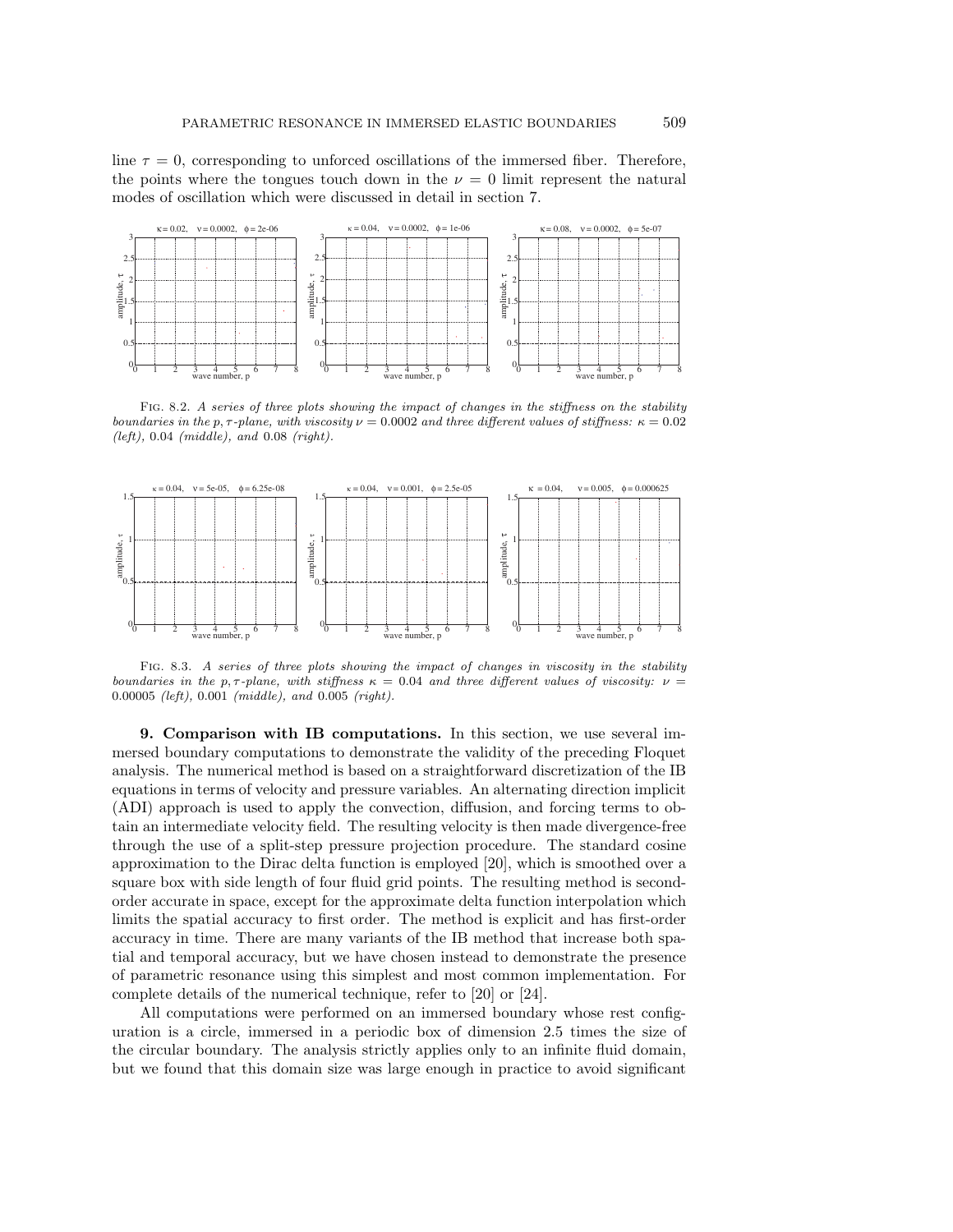Table 9.1

Parameters for the two resonant cases, one with a first unstable mode with angular wavenumber  $p = 2$ , and the other with  $p = 4$ .

| Case I                      | Case II                      |
|-----------------------------|------------------------------|
| $\kappa = 0.5$              | $\kappa = 0.04$              |
| $\nu = 0.004$               | $\nu = 0.00056$              |
| $\phi = 3.2 \times 10^{-5}$ | $\phi = 7.84 \times 10^{-6}$ |
| $\rho=1$                    | $\rho=1$                     |
| $\mu=0.4$                   | $\mu=0.5$                    |
| $R = 0.2$                   | $R=1$                        |
| $K_c = 125000$              | $K_c = 40000$                |
| $\omega_0 = 2500$           | $\omega_o = 900$             |
| $\tau = 0.45$               | $\tau = 0.45$                |
| $p=2$ unstable              | $p=4$ unstable               |



FIG. 9.1. Stability diagrams for Case I ( $\kappa = 0.5$ ,  $\nu = 0.004$ ) and Case II ( $\kappa = 0.04$ ,  $\nu = 0.00056$ ).

interference from neighboring periodic copies. The fluid domain is divided into a  $64 \times 64$  grid with 192 immersed boundary points, ensuring that there is significant resolution of the boundary within each fluid grid cell. Finer grid computations were also performed with a  $128 \times 128$  fluid grid and 384 fiber points to validate the results. The time step was selected to be well within the stability restriction imposed by the explicit method.

We chose to focus on two specific sets of parameters for which the stability plots suggested different resonant p-modes. The parameters are listed in Table 9.1, and the corresponding stability regions are displayed in Figure 9.1. In Case I, the first unstable tongue corresponds to a harmonic mode of oscillation at  $p = 2$ , while the lowest-wavenumber unstable mode for the second case is  $p = 4$  (also harmonic).

We next present numerical evidence that supports the existence of these two instances of parametric resonance. In both cases, the immersed boundary is initially in the shape of a circle of radius R with a radial perturbation of the form  $r =$  $R(1 + 0.05 \cos(p\theta))$ . The results of a given simulation are reported as plots of  $\hat{r}_p(t)$ , which represents the amplitude of the  $p$ -mode of oscillation in the fiber versus time, and is calculated as follows:

1. we convert the  $(x, y)$  position of each point on the immersed fiber to radial coordinates;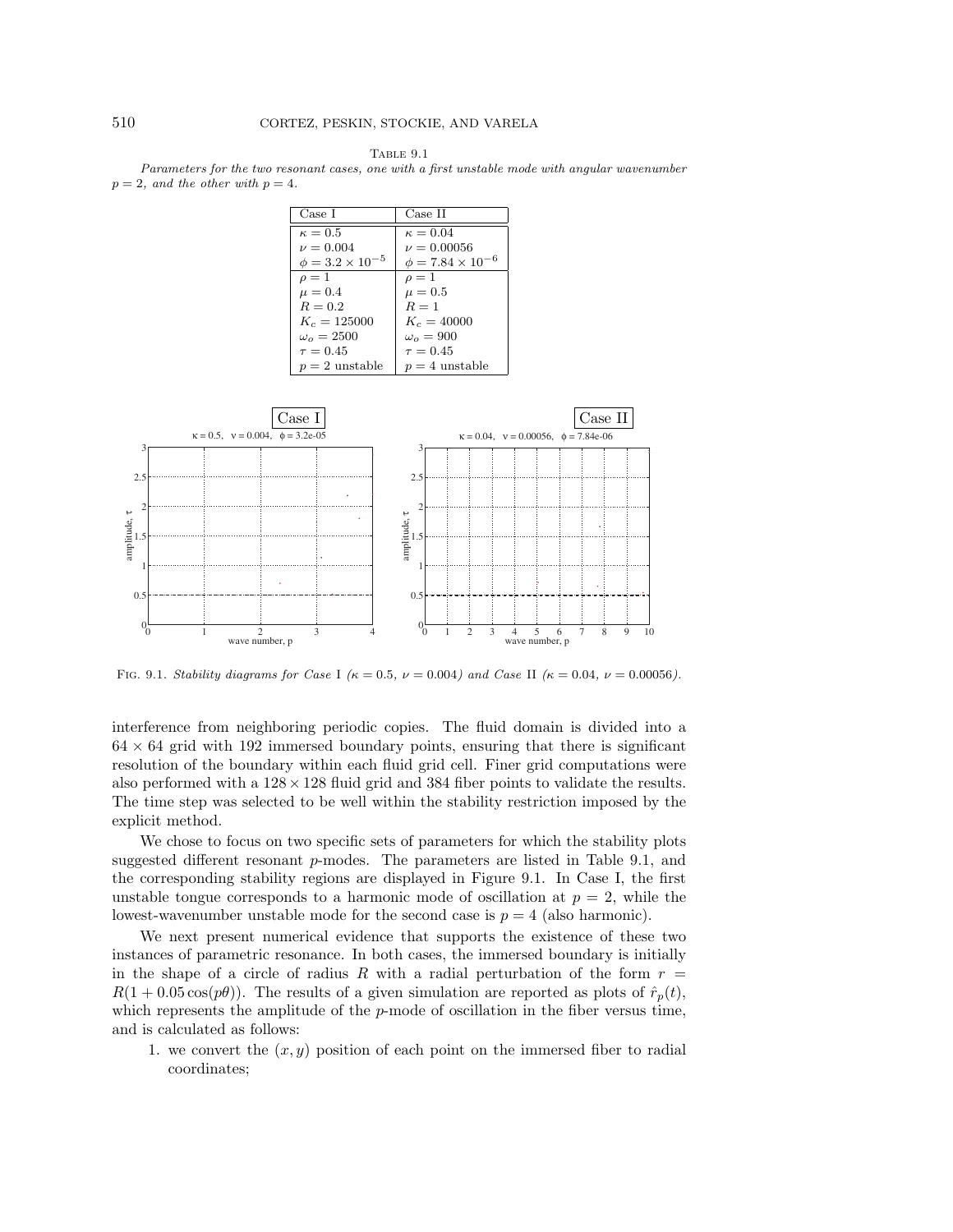

FIG. 9.2. Amplitude of the unforced immersed boundary for Case I  $(p = 2)$  and Case II  $(p = 4)$ . The dashed curve is an approximate fit to the computed results using a function of the form  $e^{\alpha t}$  cos( $\beta t$ ).

- 2. using cubic splines, we interpolate the points representing the fiber positions onto a set of points that are equally spaced in  $\theta$ ;
- 3. we calculate  $\hat{r}_p(t) = FFT_\theta(r(\theta,t))$ , the fast Fourier transform of the radius in  $\theta$ , which then yields the amplitude of the desired p-mode.

First, we present plots of the unforced solution (with  $\tau = 0$ ) in Figure 9.2 that represent the natural mode of oscillation for the fiber in each case. The rate of decay and frequency of the natural modes of oscillation for the unforced fiber are as follows:

Case I: 
$$
\alpha = -0.066
$$
,  $\beta = 1.071$ ,  
Case II:  $\alpha = -0.020$ ,  $\beta = 1.016$ .

When the immersed boundary is then forced internally at a frequency equal to the resonant frequency suggested by the plots in Figure 9.1 (i.e.,  $\omega_{o} = 2500$  in Case I and  $\omega_0 = 900$  in Case II), amplitude of oscillation grows far beyond the initial amplitude of  $0.05$  cm. The motion never actually becomes unstable, but the fiber instead exhibits sustained, large-amplitude oscillations (see Figure 9.3 and compare to Figure 9.2).

In order to verify that this behavior is truly arising from a parametric resonance, we consider changes to either  $\kappa$  or  $\nu$  that move the resonant tongue in the eigenvalue plot outside the range of parameters being considered. The results are summarized in Figures 9.4 and 9.5. the As the viscosity is increased, the oscillations either decrease in amplitude or decay in time, though not at as rapid a rate as for the unforced case. Because an increase in viscosity acts to raise the "tongues" in the eigenvalue plot, this is precisely the behavior we would expect.

Alternately, if we increase or decrease the value of  $\kappa$  in relation to the resonant value, the resulting oscillations are pictured in Figure 9.5. The amplitude of oscillation for the resonant mode has a maximum value close to the resonant value of  $\kappa$ , which represents the movement of the resonant tongues either to the left or to the right as  $\kappa$  is increased or decreased, respectively.

The effect of varying the stiffness perturbation amplitude  $\tau$  is displayed in Figure 9.6 for Case II. For  $\tau \leq 0.40$ , there is no longer a sustained oscillation in the fiber, and as  $\tau$  is reduced the amplitude of the fiber motion decreases.

At this point, it is important to emphasize that in our numerical simulations, resonance is indicated by sustained, large-amplitude motions, rather than any actual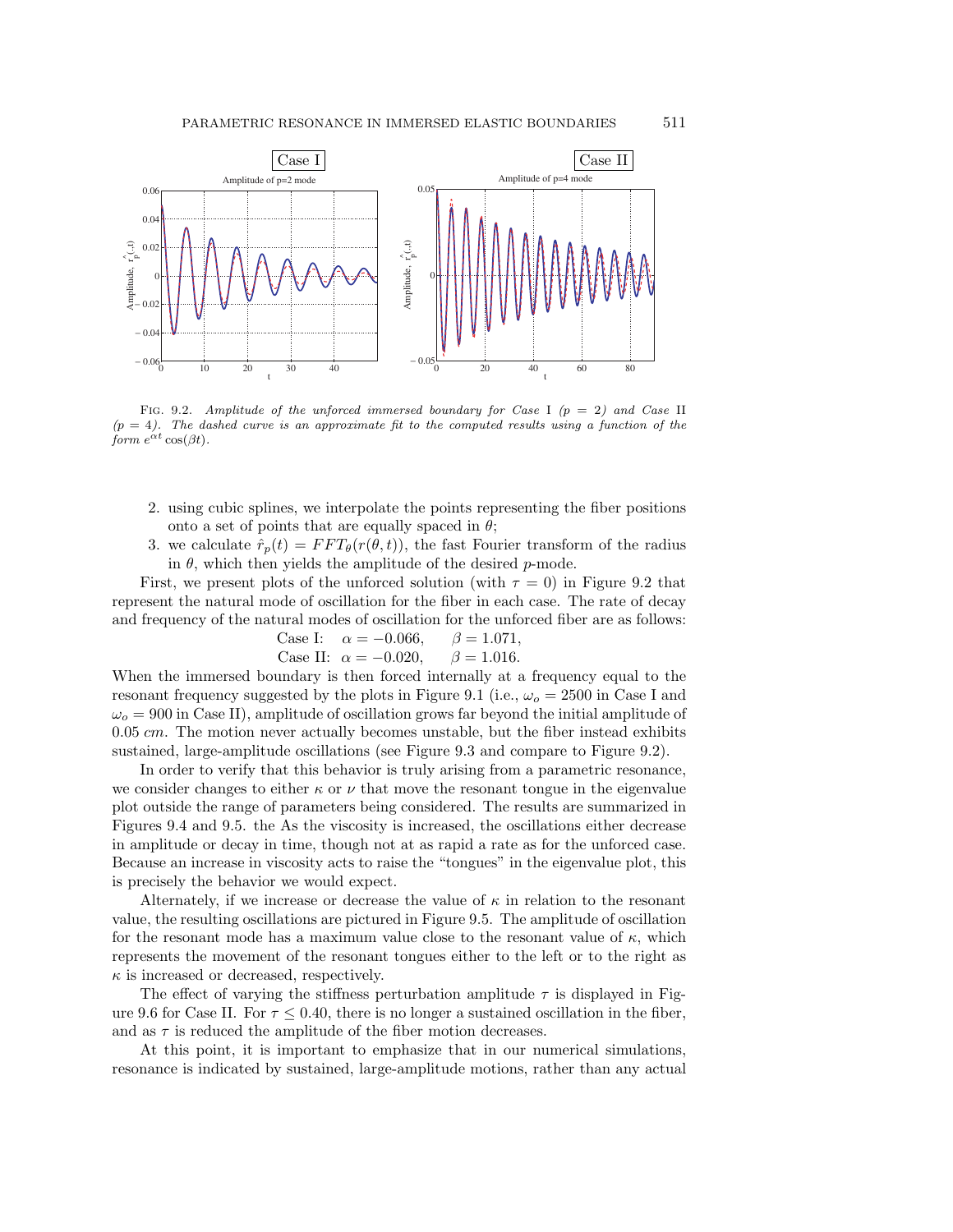

Fig. 9.3. Amplitude of the resonant p-mode, when the immersed boundary is forced at the resonant frequency  $(p = 2$  for Case I and  $p = 4$  for Case II). Both cases display a sustained, large-amplitude oscillation.



FIG. 9.4. Amplitude of the resonant p-mode in Cases I and II, as  $\nu$  is increased. The stabilizing influence of viscosity is exhibited by the inability of the fiber to sustain large-amplitude oscillations for even small increases in the viscosity.

instability (i.e., unbounded oscillations). This discrepancy arises from both numerical errors and simplifications to the model, namely:

- the numerical scheme is only first order in space and time and introduces a significant level of artificial viscosity;
- although the fiber force term in the linearized Navier–Stokes equations was also linearized in the forgoing analysis, it is actually nonlinear, which acts to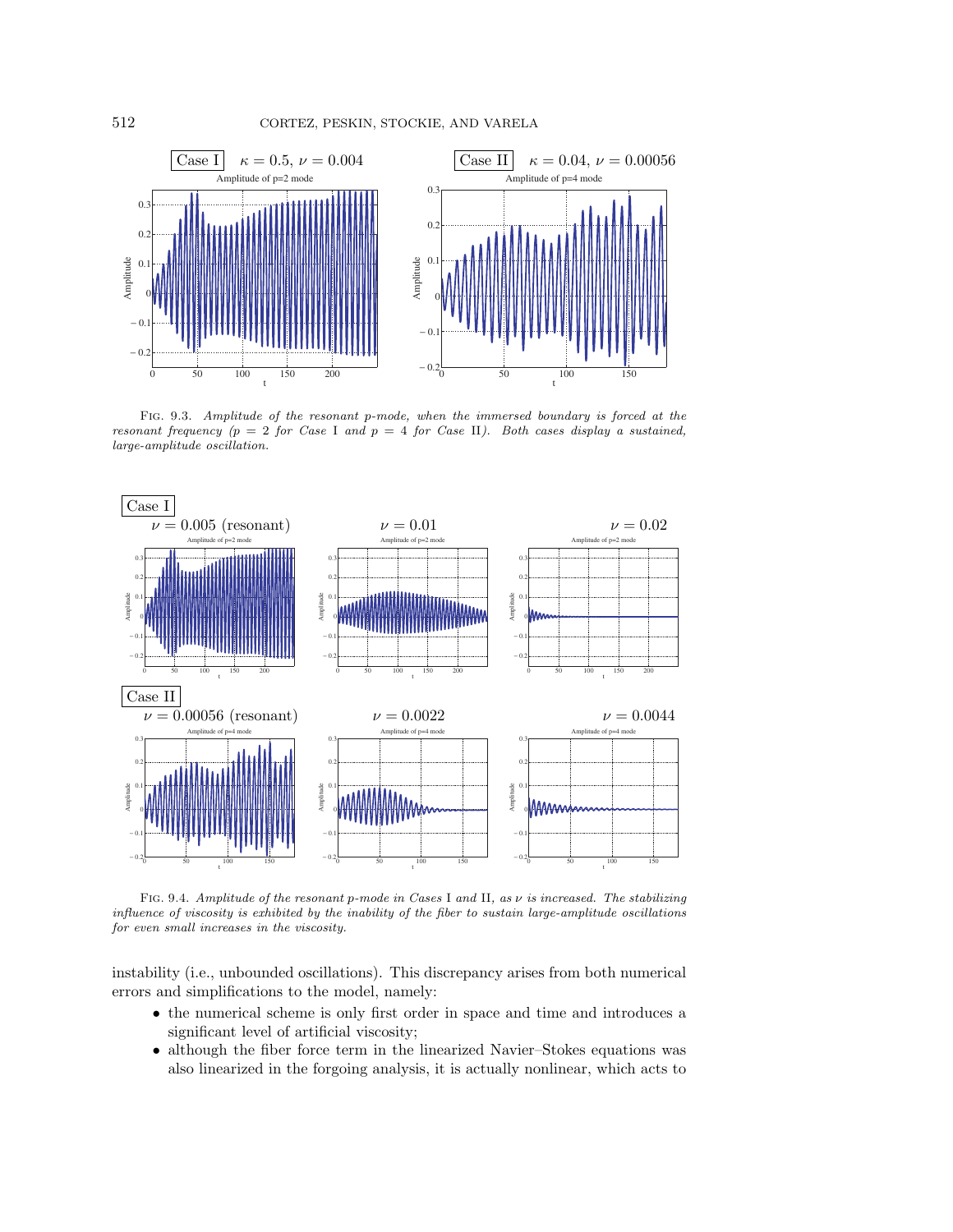

Fig. 9.5. Amplitude of the resonant p-mode in Cases I and II, as κ is varied. When the stiffness is taken either smaller or larger than the resonant value, the amplitude of the oscillations decreases to the point that they can no longer be sustained.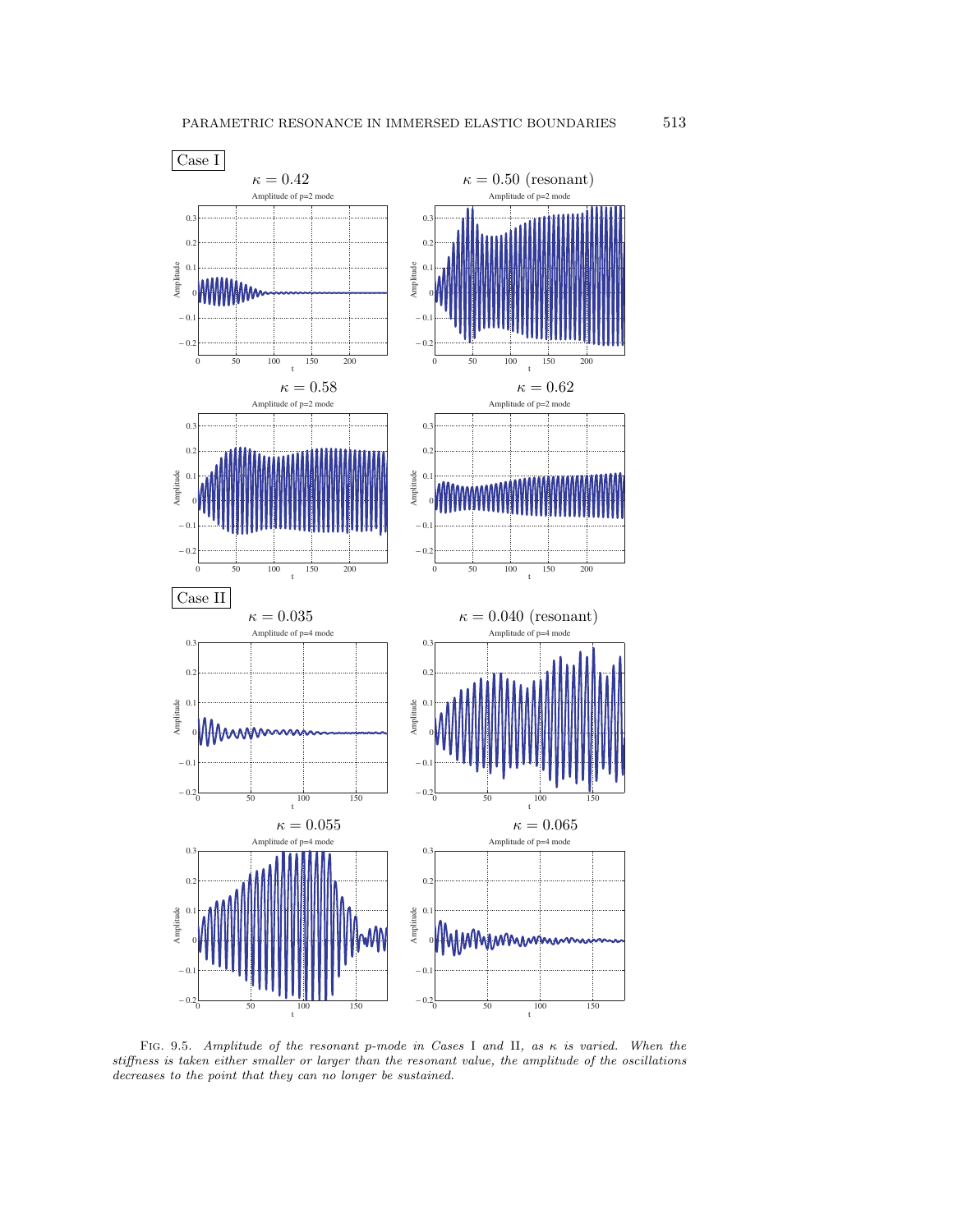

FIG. 9.6. Amplitude of the resonant p-mode in Case II, as the forcing amplitude,  $\tau$ , is varied. As the forcing is reduced, the amplitude of the fiber oscillations also diminishes.

stabilize the numerical results;

• the analysis assumed an infinite fluid domain, while our numerical simulations use periodic boundary conditions. Discrepancies owing to interference from periodic copies of the immersed fiber are therefore unavoidable, though we have attempted to choose the size of our computational domain large enough so that these errors are minimized.

A further symptom of these errors is the fact that the stability boundaries in parameter space demonstrated in the simulations are not nearly as sharp, or located in exactly the same locations, as indicated by the plots in section 8. Nonetheless, the correspondence between analytical and numerical results is still quite convincing evidence of the presence of parametric resonance in the linearized IB problem.

The final set of results indicates what transpires when a mode other than the resonant mode is excited initially. We restrict ourselves to Case II and initialize the fiber position with modes having wavenumber  $p = 2$  or  $p = 3$ , while still forcing the stiffness through a  $p = 4$  mode. The other parameters remain the same as in the resonant case. Figure 9.7 shows that in both cases, the given 2- and 3-modes do not grow; however, energy transfers over time into the resonant  $p = 4$  mode which eventually dominates the fiber oscillation.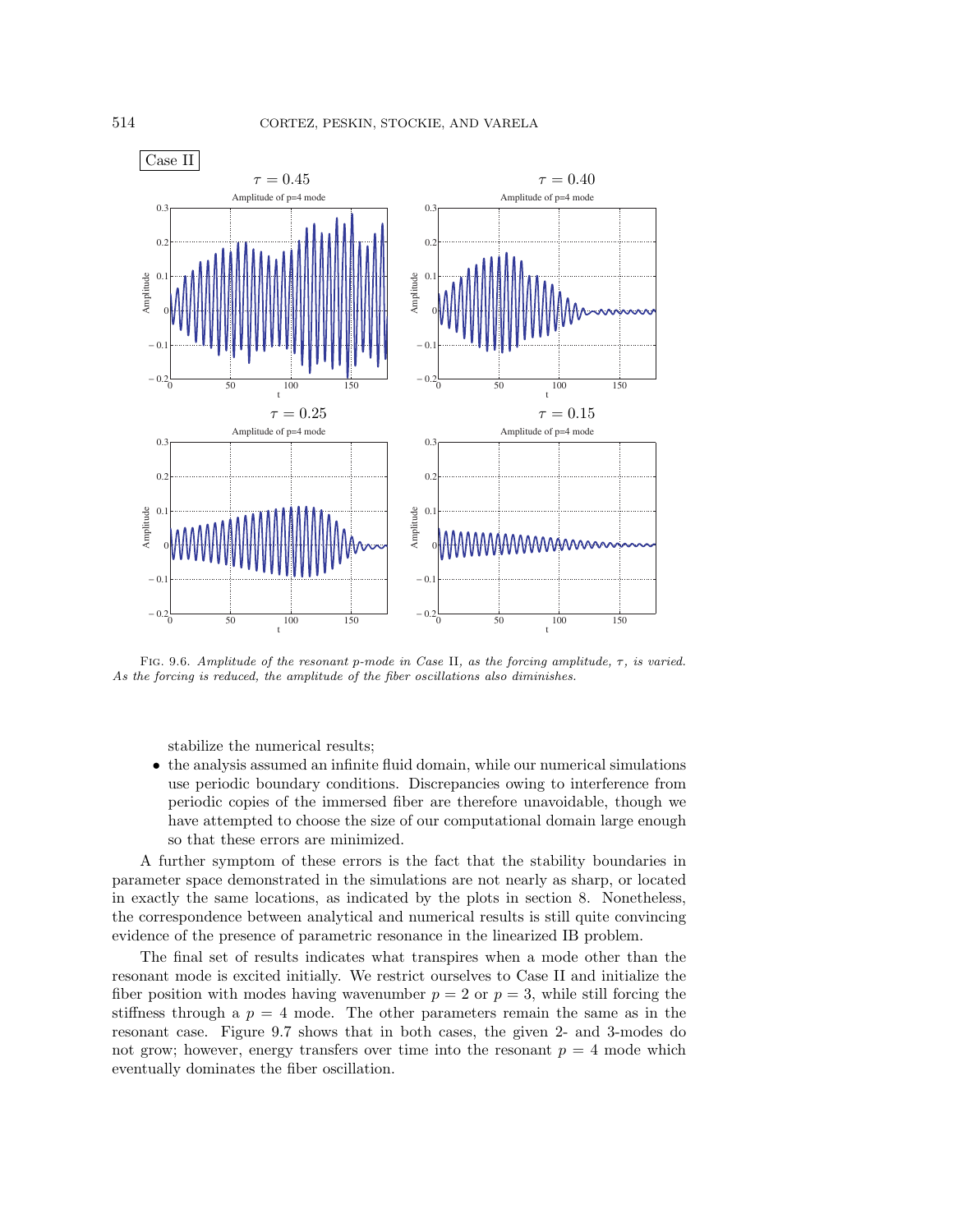

FIG. 9.7. The amplitude of various fiber modes in Case II when wavenumbers  $p = 2$  and  $p = 3$  are excited initially instead of the  $p = 4$  mode. Numerical errors give rise to phase-shifted oscillations which, when combined linearly with the initial conditions, perturb the  $p = 4$  mode and hence feed energy into the resonant mode over time.

**10. Conclusions.** Floquet analysis has proven to be an extremely useful tool in examining parametric resonance and the stability behavior of a wide variety of flows involving interfaces and fluid-structure interaction. In this paper, we study parametric resonances arising from an elastic membrane immersed in a viscous fluid in two dimensions, which is driven by periodic variations in the stiffness parameter of the elastic material. The underlying mathematical model, known as the immersed boundary formulation, captures not only the flow-induced deformations of the elastic membrane but also the influence of the immersed structure on the surrounding fluid flow. To our knowledge, this is the first study of its kind that captures this two-way interaction between fluid and fiber in a parametrically forced system.

Our Floquet analysis leads to an eigenvalue problem that can be solved in order to determine the stability boundaries in parameter space that separate the regions in which the motion is stable from those in which it is unstable. Using asymptotic expansions of the resulting solutions, we demonstrate that our results are consistent with previous analyses of unforced immersed fibers. The decay rates and frequencies of oscillation for the forced system are also shown to match closely those found in full numerical simulations of the fluid-fiber system for small-wavenumber perturbations. We also present numerical results that verify the existence of resonances in parametrically forced immersed boundaries.

This study opens the door for several avenues of further investigation. First of all, while we have demonstrated the existence of parametric resonances numerically in periodically forced immersed fibers, we have yet to find a biological system in which the parameters lie within the unstable regime. In the heart, for example, the muscle fiber stiffness appears to be too small to lead to parametric resonance, according to our analysis. However, we intend to investigate other biological systems with different parameter ranges to determine if resonances are possible.

There are also several natural extensions to the analysis that would allow us to investigate much more interesting fiber dynamics. For example, introducing a spatial dependence in the stiffness,  $K(s, t)$ , would better mimic biological systems in which an active fiber is pulsed via a wave of contraction that travels around the fiber. However, this form of the stiffness complicates the Floquet analysis significantly by coupling the various fiber modes, and hence would require an extension of our analytical technique.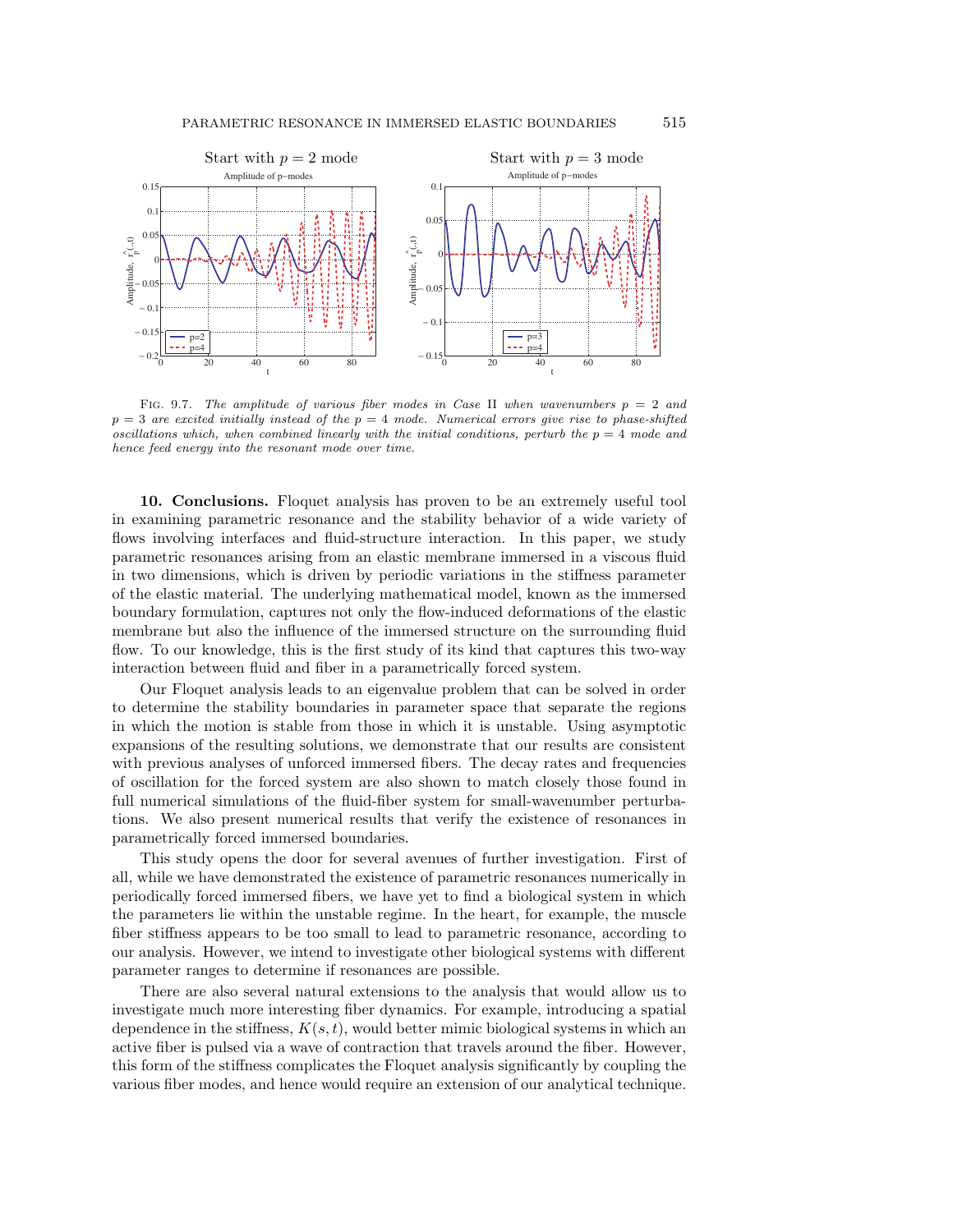We also intend to investigate the use of optimal control to see whether it is possible to eliminate parametric resonances by introducing an additional periodic forcing term in the system.

**Appendix A. Some useful Bessel function formulas.** The following identities are taken from [27] and [1]:

(A.1) 
$$
J_p(z) = \frac{z}{2p}(J_{p-1}(z) + J_{p+1}(z)),
$$

(A.2) 
$$
J'_p(z) = \frac{1}{2}(J_{p-1}(z) - J_{p+1}(z)),
$$

(A.3) 
$$
\int z^{p+1} J_p(az) dz = \frac{z^{p+1}}{a} J_{p+1}(az),
$$

(A.4) 
$$
\int z^{1-p} J_p(az) dz = \frac{-z^{1-p}}{a} J_{p-1}(az).
$$

Equations (A.1)–(A.4) are written for the Bessel function of the first kind,  $J_p(z)$ , but are also valid for the various other Bessel functions,  $Y_p(z)$ ,  $H_p(z)$ , etc.

## **Appendix B. Proof of Claim 1.**

CLAIM 1. Given the expansions in  $(3.3a)$  and  $(3.3b)$ ,

$$
(\hat{\mathbf{z}} \cdot \nabla \times \mathbf{f}^{(0)}) = 0 \quad \text{and}
$$
  

$$
(\hat{\mathbf{z}} \cdot \nabla \times \mathbf{f}^{(1)}) = K\left(X_{ss}^{\theta} + X_{s}^{r}\right) \left(\frac{\delta(r-1)}{r}\right)_{r} - K\left(X_{sss}^{r} - X_{ss}^{\theta}\right) \frac{\delta(r-1)}{r}.
$$

Proof. Since

$$
(\hat{\mathbf{z}} \cdot \nabla \times \mathbf{f}) = -\hat{\mathbf{z}} \cdot \int_0^{2\pi} (K\mathbf{X}_s)_s \times \nabla \delta(\mathbf{x} - \mathbf{X}) ds
$$
  
= 
$$
- \int_0^{2\pi} [\hat{\mathbf{z}} \times (K\mathbf{X}_s)_s] \cdot \nabla \delta(\mathbf{x} - \mathbf{X}) ds,
$$

we have that  $(3.3a)$ – $(3.3b)$  imply that

$$
(\hat{\mathbf{z}} \cdot \nabla \times \mathbf{f}^{(0)}) = -\int_0^{2\pi} [\hat{\mathbf{z}} \times (K(t)\hat{\mathbf{r}}_s)_s] \cdot \nabla \delta(\mathbf{x} - \mathbf{X}(s,t)) ds
$$
  

$$
= -K(t) \int_0^{2\pi} [\hat{\mathbf{z}} \times \hat{\mathbf{r}}_{ss}] \cdot \nabla \delta(\mathbf{x} - \mathbf{X}(s,t)) ds
$$
  

$$
= -K(t) \int_0^{2\pi} \frac{d}{ds} \delta(\mathbf{x} - \mathbf{X}(s,t)) ds = 0.
$$

We also have that

$$
(\hat{\mathbf{z}} \cdot \nabla \times \boldsymbol{f}^{(1)}) = -\int_0^{2\pi} \left[ \hat{\mathbf{z}} \times (K \mathbf{X}_s^{(1)})_s \right] \cdot \nabla \delta(\boldsymbol{x} - \mathbf{X}^{(0)}) ds + \int_0^{2\pi} \left\{ \left[ \hat{\mathbf{z}} \times (K \mathbf{X}_s^{(0)})_s \right] \cdot \nabla \right\} \left( \mathbf{X}^{(1)} \cdot \nabla \right) \delta(\boldsymbol{x} - \mathbf{X}^{(0)}) ds = I_1 + I_2.
$$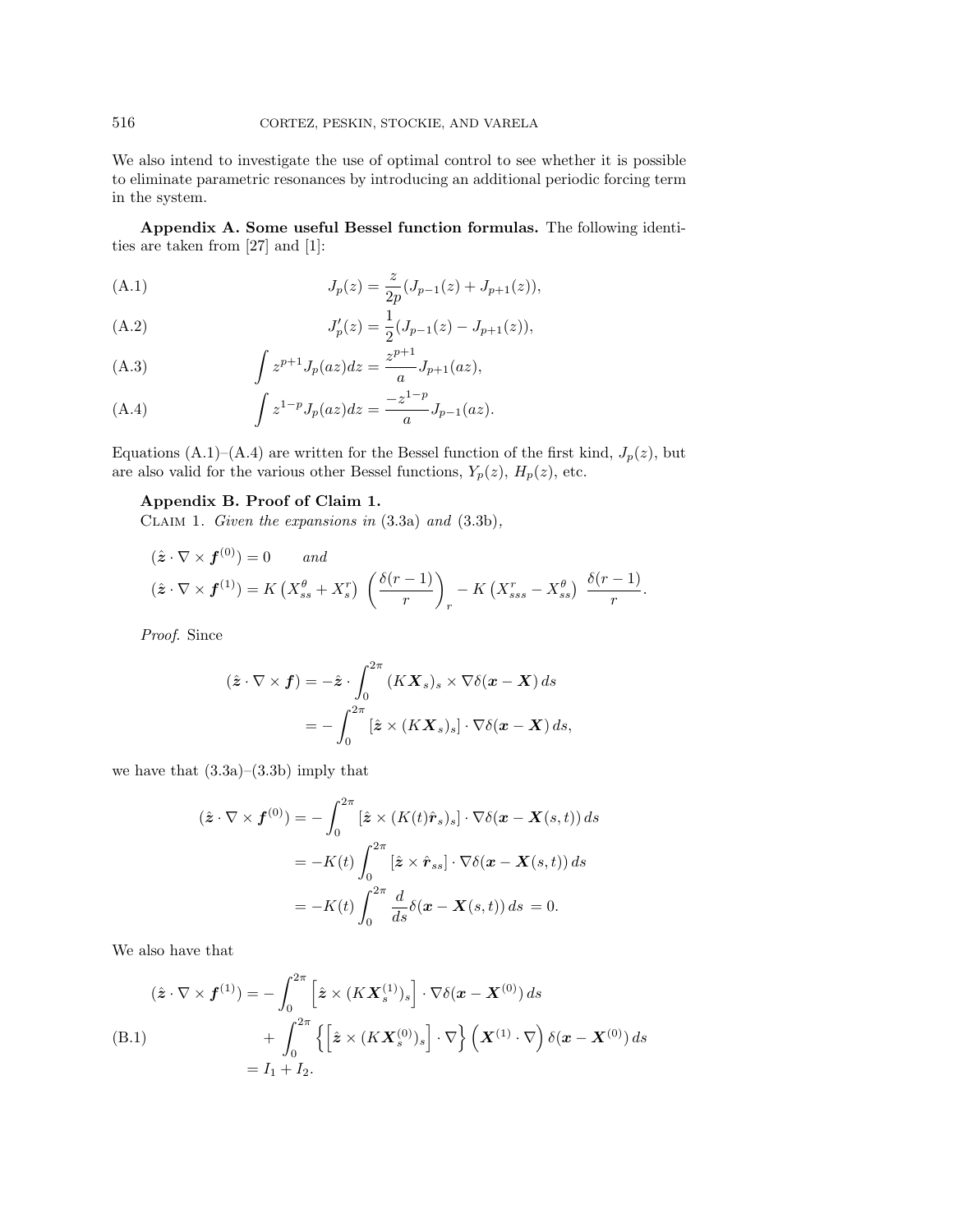The second term can be simplified:

$$
I_2 = K \int_0^{2\pi} \left( \mathbf{X}^{(1)} \cdot \nabla \right) \left\{ \left[ \hat{\mathbf{z}} \times \mathbf{X}_{ss}^{(0)} \right] \cdot \nabla \right\} \delta(\mathbf{x} - \mathbf{X}^{(0)}) ds
$$
  
=  $K \int_0^{2\pi} \left( \mathbf{X}^{(1)} \cdot \nabla \right) \frac{d}{ds} \delta(\mathbf{x} - \mathbf{X}^{(0)}) ds$   
=  $-K \int_0^{2\pi} \mathbf{X}_s^{(1)} \cdot \nabla \delta(\mathbf{x} - \mathbf{X}^{(0)}) ds,$ 

so that so far we have that (B.1) is

$$
(\hat{\mathbf{z}}\cdot\nabla\times\boldsymbol{f}^{(1)})=-K\int_0^{2\pi}\left[\hat{\mathbf{z}}\times\boldsymbol{X}_{ss}^{(1)}+\boldsymbol{X}_s^{(1)}\right]\cdot\nabla\delta(\boldsymbol{x}-\boldsymbol{X}^{(0)})\,ds.
$$

Now it is convenient to write  $X^{(1)}$  in polar coordinates

$$
\mathbf{X}^{(1)} = X^r(s,t)\hat{\mathbf{r}}(s) + X^{\theta}(s,t)\hat{\boldsymbol{\theta}}(s),
$$

so that

$$
\hat{\mathbf{z}} \times \mathbf{X}_{ss}^{(1)} + \mathbf{X}_{s}^{(1)} = -\left(X_{ss}^{\theta} + X_{s}^{r}\right)\hat{\mathbf{r}} + \left(X_{ss}^{r} - X_{s}^{\theta}\right)\hat{\boldsymbol{\theta}}.
$$

Now we can write

$$
(\hat{\mathbf{z}} \cdot \nabla \times \boldsymbol{f}^{(1)}) = K \int_0^{2\pi} \left[ X_{ss}^{\theta} + X_s^r \right] \hat{\boldsymbol{r}} \cdot \nabla \delta(\boldsymbol{x} - \boldsymbol{X}^{(0)}) ds - K \int_0^{2\pi} \left[ X_{ss}^r - X_s^{\theta} \right] \hat{\boldsymbol{\theta}} \cdot \nabla \delta(\boldsymbol{x} - \boldsymbol{X}^{(0)}) ds.
$$

The last term can be integrated by parts and we arrive at

$$
(\hat{\mathbf{z}} \cdot \nabla \times \boldsymbol{f}^{(1)}) = \int_0^{2\pi} K\left(X_{ss}^{\theta} + X_s^r\right) \hat{\boldsymbol{r}} \cdot \nabla \delta(\boldsymbol{x} - \boldsymbol{X}^{(0)}) ds - \int_0^{2\pi} K\left(X_{sss}^r - X_{ss}^{\theta}\right) \delta(\boldsymbol{x} - \boldsymbol{X}^{(0)}) ds.
$$

If we now write

$$
\delta(\boldsymbol{x} - \boldsymbol{X}^{(0)}) = \frac{\delta(r-1)\delta(\theta-s)}{r},
$$

we get

$$
(\hat{\mathbf{z}} \cdot \nabla \times \boldsymbol{f}^{(1)}) = \left[ K \left( X_{ss}^{\theta} + X_{s}^{r} \right) \right] (\theta, t) \left( \frac{\delta(r-1)}{r} \right)_{r}
$$

$$
- \left[ K \left( X_{sss}^{r} - X_{ss}^{\theta} \right) \right] (\theta, t) \frac{\delta(r-1)}{r} . \qquad \Box
$$

**Appendix C. Jump conditions.** The derivation of the jump conditions for vorticity will make use of the following result.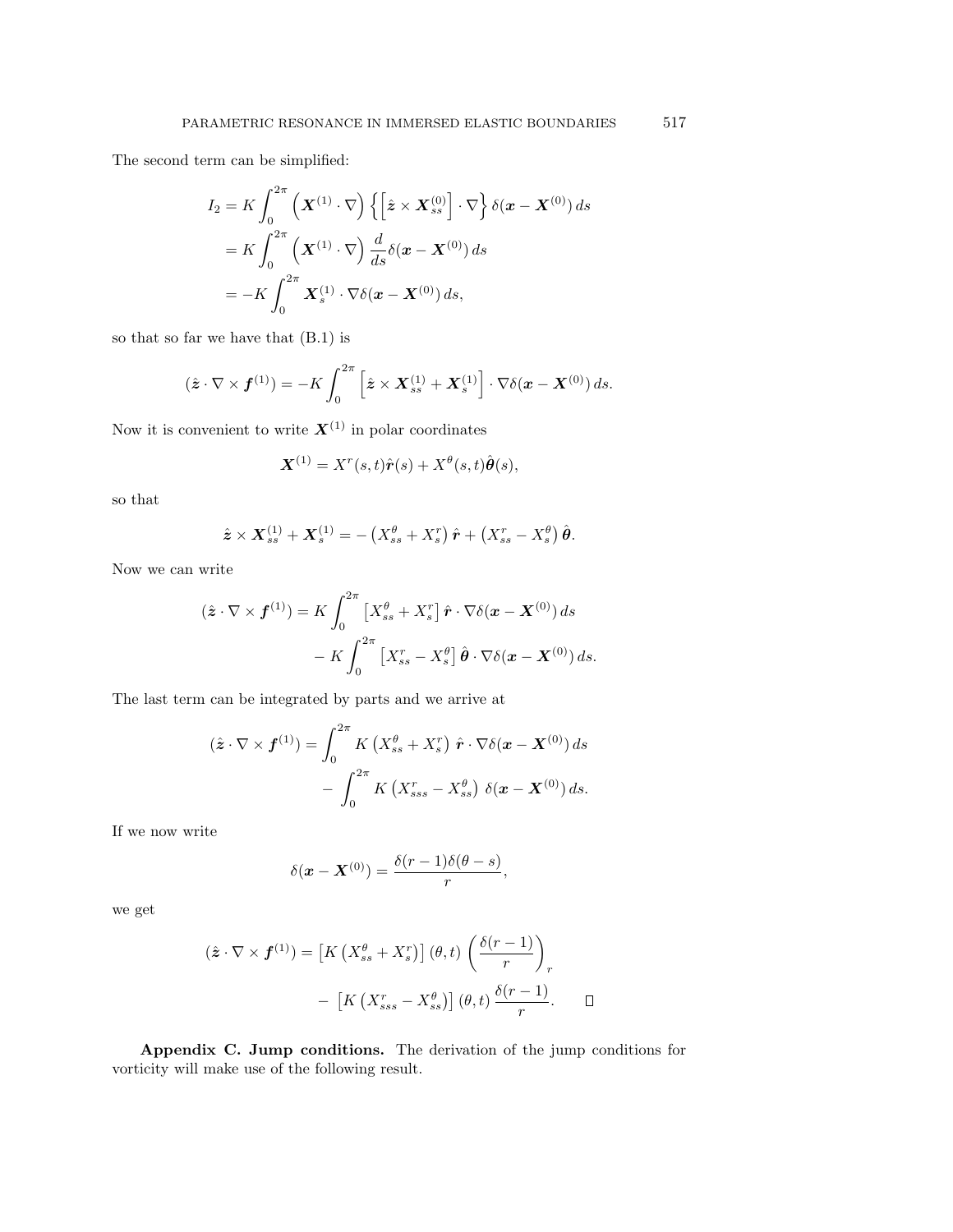Claim 2. In the sense of distributions

$$
r\left(\frac{\delta(r-R)}{r}\right)' = \delta'(r-R) - \frac{\delta(r-R)}{R}.
$$

*Proof.* Let  $\phi(r)$  be a smooth function. Then

$$
\int \phi(r) \ r \left(\frac{\delta(r-R)}{r}\right)' dr = -\int (r\phi(r))_r \left(\frac{\delta(r-R)}{r}\right) dr
$$

$$
= -\int \left(\phi'(r) + \frac{\phi(r)}{r}\right) \delta(r-R) dr
$$

$$
= -\phi'(R) - \frac{\phi(R)}{R}.
$$

The result follows.

The jump conditions for an equation of the form

 $\Box$ 

$$
-\frac{1}{r}(r\xi')' + \left(\frac{(\gamma + in)}{\nu} + \frac{p^2}{r^2}\right)\xi = A\left(\frac{\delta(r-1)}{r}\right)' + B\left(\frac{\delta(r-1)}{r}\right),
$$

where  $A$  and  $B$  are independent of  $r$ , can be derived as follows. We first multiply the equation by  $r$ :

$$
-(r\xi')' + \left(\frac{(\gamma + in)}{\nu}r + \frac{p^2}{r}\right)\xi = Ar\left(\frac{\delta(r-1)}{r}\right)' + B\delta(r-1),
$$

and use the claim to write it as

$$
-(r\xi')' + \left(\frac{(\gamma + in)}{\nu}r + \frac{p^2}{r}\right)\xi = A\delta'(r-1) + (B-A)\delta(r-1).
$$

We now integrate from  $1 - \epsilon$  to some point r to get

$$
-[r\xi'(r)-(1-\epsilon)\xi'(1-\epsilon)]+\int_{1-\epsilon}^r\left(\frac{(\gamma+in)}{\nu}q+\frac{p^2}{q}\right)\xi(q)\,dq=A\delta(r-1)+(B-A)H(r-1).
$$
\n(C.1)

We can use (C.1) in two ways. First, set  $r = 1 + \epsilon$  and take the limit  $\epsilon \to 0$ :

(C.2) 
$$
-[[\xi']] = (B - A).
$$

Second, we divide (C.1) by r, integrate from  $1 - \epsilon$  to  $1 + \epsilon$ , and let  $\epsilon \to 0$  to get

(C.3) 
$$
-[[\xi]] = A.
$$

Equations  $(C.2)$ – $(C.3)$  are the two jump conditions.

**Appendix D. Solution of the stream function equation.** In this section we describe the method for finding the solution of the stream function equation

$$
-\frac{1}{r}(r\psi_r)_r + \frac{p^2}{r^2}\psi = \xi(r),
$$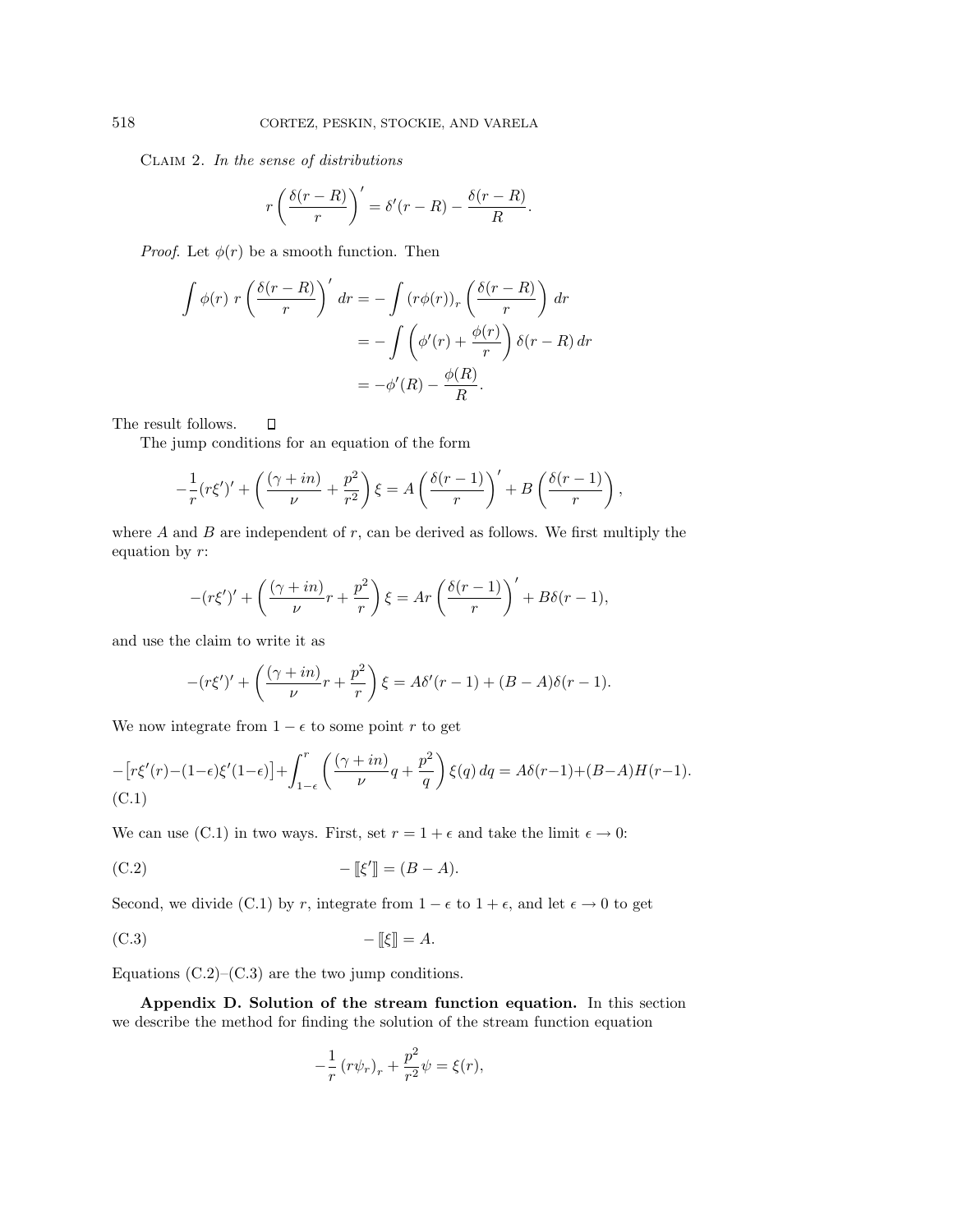where  $\xi(r)$  is given by

$$
\xi(r) = \begin{cases} bJ_p(i\Omega_n r) & \text{if } r < 1 \\ aH_p(i\Omega_n r) & \text{if } r > 1 \end{cases}
$$
 (inner),  
 (outer).

The general solution may be written as

$$
\psi(r) = \int_0^\infty \xi(r) \mathcal{G}(r, z) dz.
$$

Here, the Green's function  $\mathcal{G}(r, z)$  is the solution of

(D.1) 
$$
-\frac{1}{r}(r\mathcal{G}_r)_r + \frac{p^2}{r^2}\mathcal{G} = \delta(r-z).
$$

Multiplying this equation by r, integrating from  $z - \epsilon$  to  $z + \epsilon$ , and taking the limit  $\epsilon \to 0$ , we find that  $\mathcal{G}(r, z)$  satisfies the jump conditions

$$
[\![\mathcal{G}]\!]=0 \quad \text{and} \quad [\![\mathcal{G}_r]\!]=-1.
$$

Since solutions of equation (D.1) are of the form  $r^p$  and  $r^{-p}$ , we have that

$$
\mathcal{G}(r,z) = \frac{z}{2p} \begin{cases} \frac{r^p}{z^p} & \text{if } r < z, \\ \frac{z^p}{r^p} & \text{if } r > z. \end{cases}
$$

The stream function is then found by piecewise integration. For the interior solution,  $r < 1$ , we obtain

$$
\psi(r) = \frac{b}{2pr^p} \int_0^r J_p(i\Omega_n r')(z)^{p+1} dz + \frac{br^p}{2p} \int_r^1 J_p(i\Omega_n r')(z)^{1-p} dz \n+ \frac{ar^p}{2p} \int_1^\infty H_p(i\Omega_n r')(z)^{1-p} dz \n= \frac{br}{2ip\Omega_n} \Big[ J_{p-1}(i\Omega_n r) + J_{p+1}(i\Omega_n r) \Big] + \frac{r^p}{2ip\Omega_n} \Big[ aH_{p-1}(i\Omega_n) - bJ_{p-1}(i\Omega_n) \Big]
$$

making use of the identities (A.3) and (A.4). The solution for  $r > 1$  is found in the same way.

## **REFERENCES**

- [1] M. ABRAMOWITZ AND I. A. STEGUN, Handbook of Mathematical Functions with Formulas, Graphs and Mathematical Tables, John Wiley and Sons, New York, 1972.
- [2] K. M. Arthurs, L. C. Moore, C. S. Peskin, E. B. Pitman, and H. E. Layton, Modeling arteriolar flow and mass transport using the immersed boundary method, J. Comput. Phys., 147 (1998), pp. 402–440.
- [3] R. P. Beyer and R. J. LeVeque, Analysis of a one-dimensional model for the immersed boundary method, SIAM J. Numer. Anal., 29 (1992), pp. 332–364.
- [4] R. CORTEZ AND M. MINION, The blob projection method for immersed boundary problems, J. Comput. Phys., 161 (2000), pp. 428–453.
- [5] R. CORTEZ AND D. A. VARELA, The dynamics of an elastic membrane using the impulse method, J. Comput. Phys., 138 (1997), pp. 224–247.
- [6] S. M. CURRY, *How children swing*, Amer. J. Phys., 44 (1976), pp. 924-926.

,